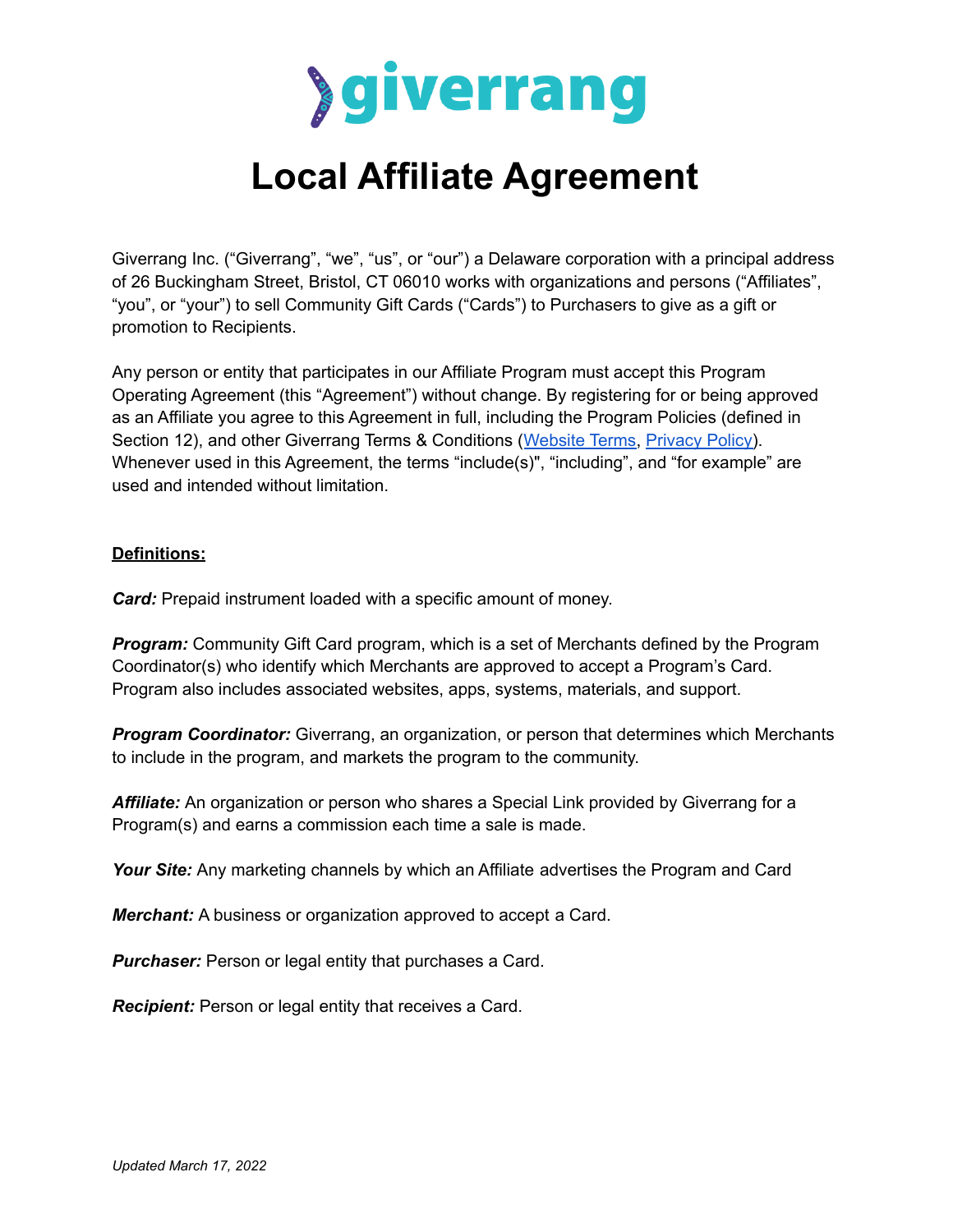

# **1. Description of the Affiliate Program**

The Affiliate Program permits you to monetize the sharing of Program specific links ("Special Links") that allow Giverrang to credit the Affiliate as referred Purchasers buy Cards through your link. The links must properly use the special "tagged" link formats we provide and comply with this Agreement.

When our customers click through the Special Link to purchase a Card or take other actions, you can receive commission income for qualifying purchases. In order to assist your advertisement of a Program Card, we may make available to you data, images, text, link formats, widgets, links, marketing content, and other linking tools, application program interfaces, and other information in connection with the Affiliate Program ("Program Content"). Program Content specifically excludes any data, images, text, or other information or content relating to product offerings on any site other than the Program Site.

# **2. Compliance Requirements**

You must comply with this Agreement to participate in the Affiliate Program and receive commission income. You must promptly provide us with any information that we request to verify your compliance with this Agreement.

If you violate this Agreement, or if you violate terms and conditions of any other applicable Giverrang agreement, then, in addition to any other rights or remedies available to us, we reserve the right to permanently (to the extent permitted by applicable law) cease payment of (and you agree you will not be eligible to receive) any and all commission income otherwise payable to you under this Agreement, whether or not directly related to such violation without notice and without prejudice to any right of Giverrang to recover damages in excess of this amount.

#### **3. Customer Clarity**

All Purchasers and Recipients are to be considered Giverrang customers and are not, by virtue of your participation in the Affiliate Program, your customers. As between you and us, all pricing, terms of sale, rules, policies, and operating procedures concerning Purchaser orders, customer service, and product sales set forth on the Program Site will apply to those customers and may be changed at any time. You will not handle or have any contact with any of our customers, and, if you are contacted by any of our customers for a matter relating to a Program Site, you will refer those customers to contact Giverrang by following the contact directions on the Program Site to address customer service issues.

#### **4. Warranties**

You represent, warrant, and covenant that (a) you will participate in the Affiliate Program and create, maintain, and operate in accordance with this Agreement, (b) your participation in the Affiliate Program will not violate any applicable laws, ordinances, rules, regulations, orders, licenses, permits, guidelines, codes of practice, industry standards, self-regulatory rules,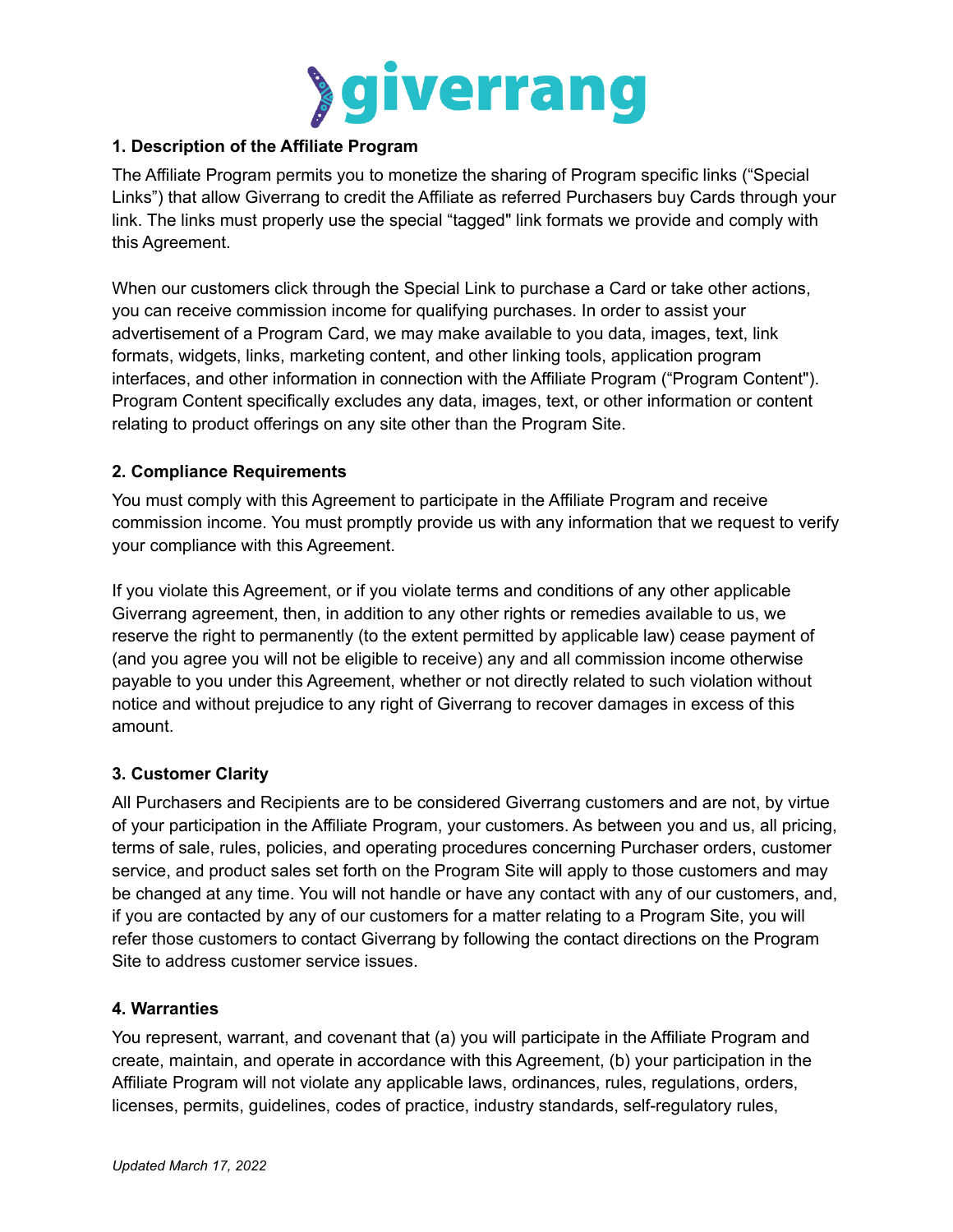

judgments, decisions, or other requirements of any governmental authority that has jurisdiction over you (including all such rules governing communications, data protection, advertising, and marketing), (c) you are lawfully able to enter into contracts (e.g. you are not a minor or otherwise legally prevented from contracting), (d) you have independently evaluated the desirability of participating in the Affiliate Program and are not relying on any representation, guarantee, or statement other than as expressly set forth in this Agreement, (e) you will not participate in the Affiliate Program or use any other Program offerings if you are the subject of U.S. sanctions or of sanctions consistent with U.S. law imposed by the governments of the country where you are using any Program offering; (f) you will comply with all U.S. export and re-export restrictions, and applicable non-US export and re-export restrictions consistent with U.S. law, that may apply to goods, software, technology and services, and (g) the information you provide in connection with the Affiliate Program is accurate and complete at all times. You can update your information by logging into your account on the Affiliate Site and selecting "Account Settings".

We do not make any representation, warranty, or covenant regarding the amount of traffic or commission income you can expect at any time in connection with the Affiliate Program, and we will not be liable for any actions you undertake based on your expectations.

# **5. Identifying Yourself as an Affiliate**

You must clearly and prominently state the following, or any substantially similar statement on Your Site or any other location where Giverrang may authorize your display or other use of Program Content: "As an Affiliate I earn from qualifying purchases." Except for this disclosure, unless required by applicable law, you will not make any public communication with respect to this Agreement or your participation in the Affiliate Program without our advance written permission. You will not misrepresent or embellish our relationship with you (including by expressing or implying that we employ, support, sponsor, or endorse you), or express or imply any affiliation between us and you or any other person or entity except as expressly permitted by this Agreement.

#### **6. Term and Termination**

The term of this Agreement will begin upon your registration for or use of the Affiliate Program including receiving a Special Link. Either you or we may terminate this Agreement at any time, with or without cause (automatically and without recourse to the courts, if permitted under applicable law), by giving the other party written notice of termination provided that the effective date of such termination will be 7 calendar days from the date notice is provided. You can provide termination notice by emailing [affiliate@giverrang.com](mailto:affiliat@giverrang.com) or calling 860-506-5822.

In addition, we may terminate this Agreement or suspend your account immediately upon written notice to you for any of the following: (a) you are in material breach of this Agreement, (b) you otherwise fail to cure within 7 days of our notice to you regarding any other breach of this Agreement (including any Program Policy); (c) we believe that we may face potential claims or liability in connection with your participation in the Affiliate Program; (d) we believe that our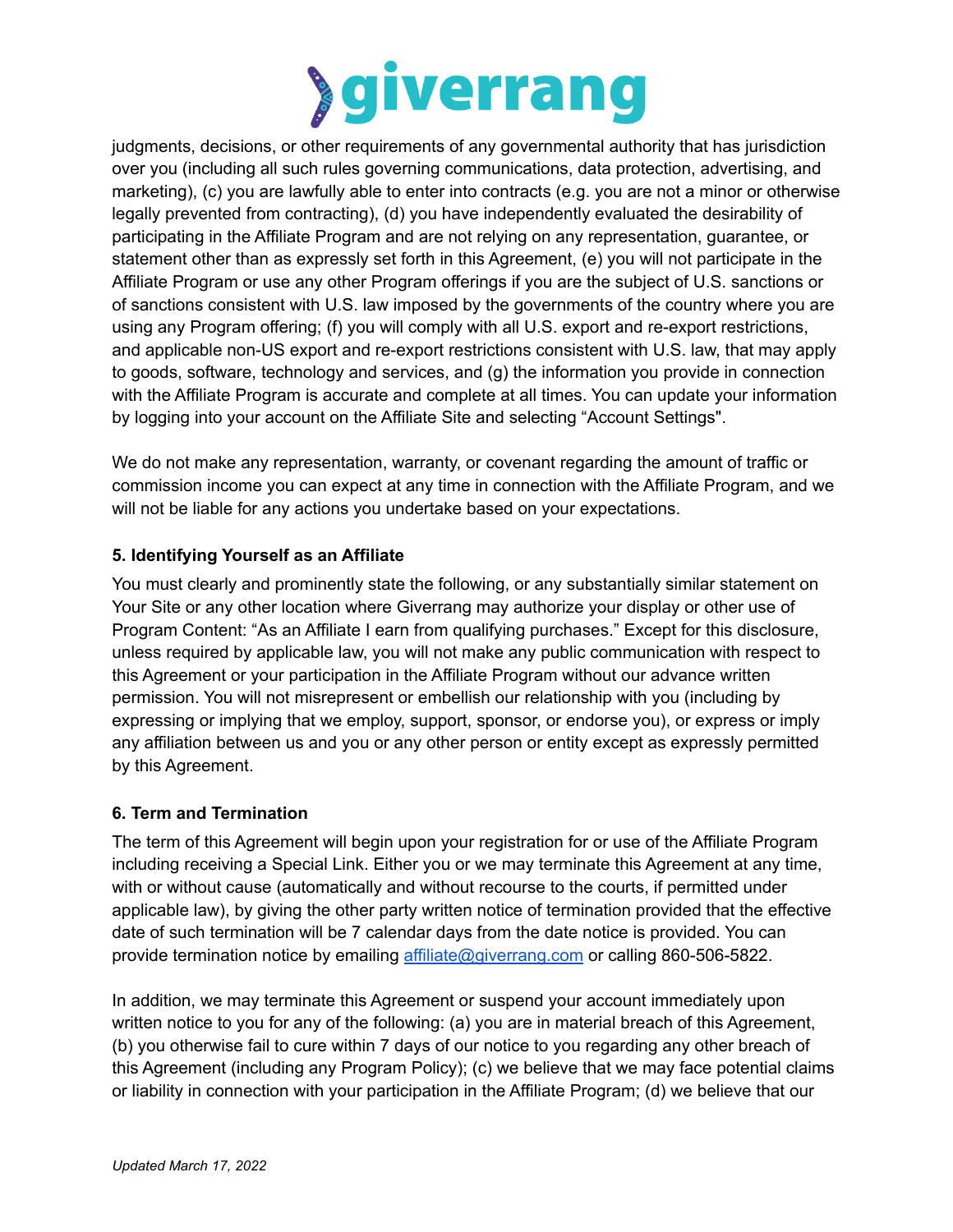

brand or reputation may be tarnished by you or in connection with your participation in the Affiliate Program; (e) your participation in the Affiliate Program has been used for deceptive, fraudulent or illegal activity; (f) we believe that we are or may become subject to tax collection requirements in connection with this Agreement or the activities performed by either party under this Agreement; (g) we have previously terminated this Agreement (or suspended your account) with respect to you or other persons that we determine are affiliated with you or acting in concert with you for any reason, or (h) we have terminated the Affiliate Program as we generally make it available to participants. For the avoidance of doubt, and without limitation for purposes of the foregoing subsection (a) any violation of Section 5 and as specified in the Program Policies will be deemed a material breach of this Agreement.

We may hold accrued unpaid commission income for a reasonable period of time following termination to ensure that the correct amount is paid (for example, to account for any cancellations or returns).

Upon any termination of this Agreement, all rights and obligations of the parties will be extinguished, including any and all licenses granted in connection with this Agreement, except that the rights and obligations of the parties under Sections 3, 4, 5, 6, 7, 8, 10, and 11 of this Agreement and as specified in the Program Policies, together with any payable but unpaid payment obligations under this Agreement, will survive the termination of this Agreement. No termination of this Agreement will relieve either party for any liability for any breach of, or liability accruing under, this Agreement prior to termination.

#### **7. Disclaimers**

THE AFFILIATE PROGRAM, THE PROGRAM SITE, ANY PRODUCTS AND SERVICES OFFERED ON THE PROGRAM SITE, ANY SPECIAL LINKS, LINK FORMATS, CONTENT, PROGRAM ADVERTISING CONTENT, OUR AND OUR AFFILIATES' DOMAIN NAMES, TRADEMARKS AND LOGOS (INCLUDING THE PROGRAM MARKS), AND ALL TECHNOLOGY, SOFTWARE, FUNCTIONS, MATERIALS, DATA, IMAGES, TEXT, AND OTHER INTELLECTUAL PROPERTY RIGHTS, INFORMATION AND CONTENT PROVIDED OR USED BY OR ON BEHALF OF US OR OUR AFFILIATES OR LICENSORS IN CONNECTION WITH THE AFFILIATE PROGRAM (COLLECTIVELY THE "PROGRAM OFFERINGS") ARE PROVIDED "AS IS" AND "AS AVAILABLE". NEITHER WE NOR ANY OF OUR AFFILIATES OR LICENSORS MAKE ANY REPRESENTATION OR WARRANTY OF ANY KIND, WHETHER EXPRESS, IMPLIED, STATUTORY, OR OTHERWISE, WITH RESPECT TO THE SERVICE OFFERINGS. WE AND OUR AFFILIATES AND LICENSORS DISCLAIM ALL WARRANTIES WITH RESPECT TO THE SERVICE OFFERINGS, INCLUDING ANY IMPLIED WARRANTIES OF TITLE, MERCHANTABILITY, SATISFACTORY QUALITY, FITNESS FOR A PARTICULAR PURPOSE, OR NON-INFRINGEMENT AND ANY WARRANTIES ARISING OUT OF ANY LAW, CUSTOM, COURSE OF DEALING, PERFORMANCE, OR TRADE USAGE. WE MAY DISCONTINUE ANY SERVICE OFFERING, OR MAY CHANGE THE NATURE, FEATURES, FUNCTIONS, SCOPE, OR OPERATION OF ANY SERVICE OFFERING, AT ANY TIME AND FROM TIME TO TIME. NEITHER WE NOR ANY OF OUR AFFILIATES OR LICENSORS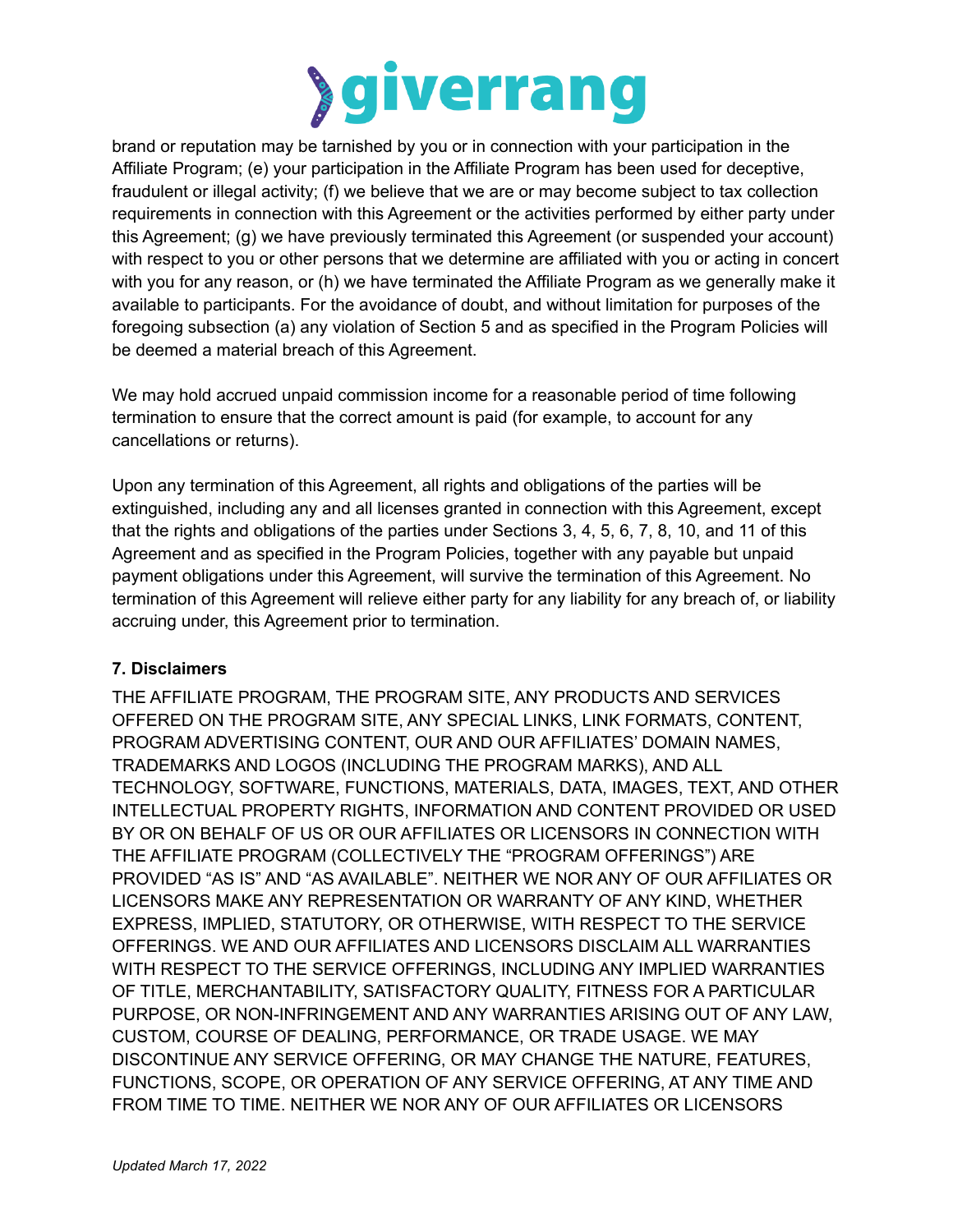

WARRANT THAT THE SERVICE OFFERINGS WILL CONTINUE TO BE PROVIDED, WILL FUNCTION AS DESCRIBED, CONSISTENTLY OR IN ANY PARTICULAR MANNER, OR WILL BE UNINTERRUPTED, ACCURATE, ERROR FREE, OR FREE OF HARMFUL COMPONENTS. NEITHER WE NOR ANY OF OUR AFFILIATES OR LICENSORS WILL BE RESPONSIBLE FOR (A) ANY ERRORS, INACCURACIES, VIRUSES, MALICIOUS SOFTWARE, OR SERVICE INTERRUPTIONS, INCLUDING POWER OUTAGES OR SYSTEM FAILURES OR (B) ANY UNAUTHORIZED ACCESS TO OR ALTERATION OF, OR DELETION, DESTRUCTION, DAMAGE, OR LOSS OF, YOUR SITE OR ANY DATA, IMAGES, TEXT, OR OTHER INFORMATION OR CONTENT. NO ADVICE OR INFORMATION OBTAINED BY YOU FROM US OR FROM ANY OTHER PERSON OR ENTITY OR THROUGH THE SERVICE OFFERINGS WILL CREATE ANY WARRANTY NOT EXPRESSLY STATED IN THIS AGREEMENT. FURTHER, NEITHER WE NOR ANY OF OUR AFFILIATES OR LICENSORS WILL BE RESPONSIBLE FOR ANY COMPENSATION, REIMBURSEMENT, OR DAMAGES ARISING IN CONNECTION WITH (X) ANY LOSS OF PROSPECTIVE PROFITS OR REVENUE, ANTICIPATED SALES, GOODWILL, OR OTHER BENEFITS, (Y) ANY INVESTMENTS, EXPENDITURES, OR COMMITMENTS BY YOU IN CONNECTION WITH YOUR PARTICIPATION IN THE AFFILIATE PROGRAM, OR (Z) ANY TERMINATION OR SUSPENSION OF YOUR PARTICIPATION IN THE AFFILIATE PROGRAM. NOTHING IN THIS SECTION 7 WILL OPERATE TO EXCLUDE OR LIMIT WARRANTIES, LIABILITIES, OR REPRESENTATIONS THAT CANNOT BE EXCLUDED OR LIMITED UNDER APPLICABLE LAW.

# **8. Limitations on Liability**

NEITHER WE NOR ANY OF OUR AFFILIATES OR LICENSORS WILL BE LIABLE FOR INDIRECT, INCIDENTAL, SPECIAL, CONSEQUENTIAL, EXEMPLARY DAMAGES, OR ANY LOSS OF REVENUE, PROFITS, GOODWILL, USE, OR DATA ARISING IN CONNECTION WITH THE PROGRAM OFFERINGS, EVEN IF WE HAVE BEEN ADVISED OF THE POSSIBILITY OF THOSE DAMAGES. FURTHER, OUR AGGREGATE LIABILITY ARISING IN CONNECTION WITH THE PROGRAM OFFERINGS WILL NOT EXCEED THE TOTAL COMMISSION INCOME PAID OR PAYABLE TO YOU UNDER THIS AGREEMENT IN THE TWELVE MONTHS IMMEDIATELY PRECEDING THE DATE ON WHICH THE EVENT GIVING RISE TO THE MOST RECENT CLAIM OF LIABILITY OCCURRED. YOU HEREBY WAIVE ANY RIGHT OR REMEDY IN EQUITY, INCLUDING THE RIGHT TO SEEK SPECIFIC PERFORMANCE, INJUNCTIVE OR OTHER EQUITABLE RELIEF IN CONNECTION WITH THIS AGREEMENT. NOTHING IN THIS PARAGRAPH WILL OPERATE TO LIMIT LIABILITIES THAT CANNOT BE LIMITED UNDER APPLICABLE LAW.

# **9. Indemnification**

TO THE MAXIMUM EXTENT PERMITTED BY APPLICABLE LAW, WE WILL HAVE NO LIABILITY FOR ANY MATTER DIRECTLY OR INDIRECTLY RELATING TO THE CREATION, MAINTENANCE, OR OPERATION OF YOUR SITE (INCLUDING YOUR USE OF ANY PROGRAM OFFERING) OR YOUR VIOLATION OF THIS AGREEMENT, AND YOU AGREE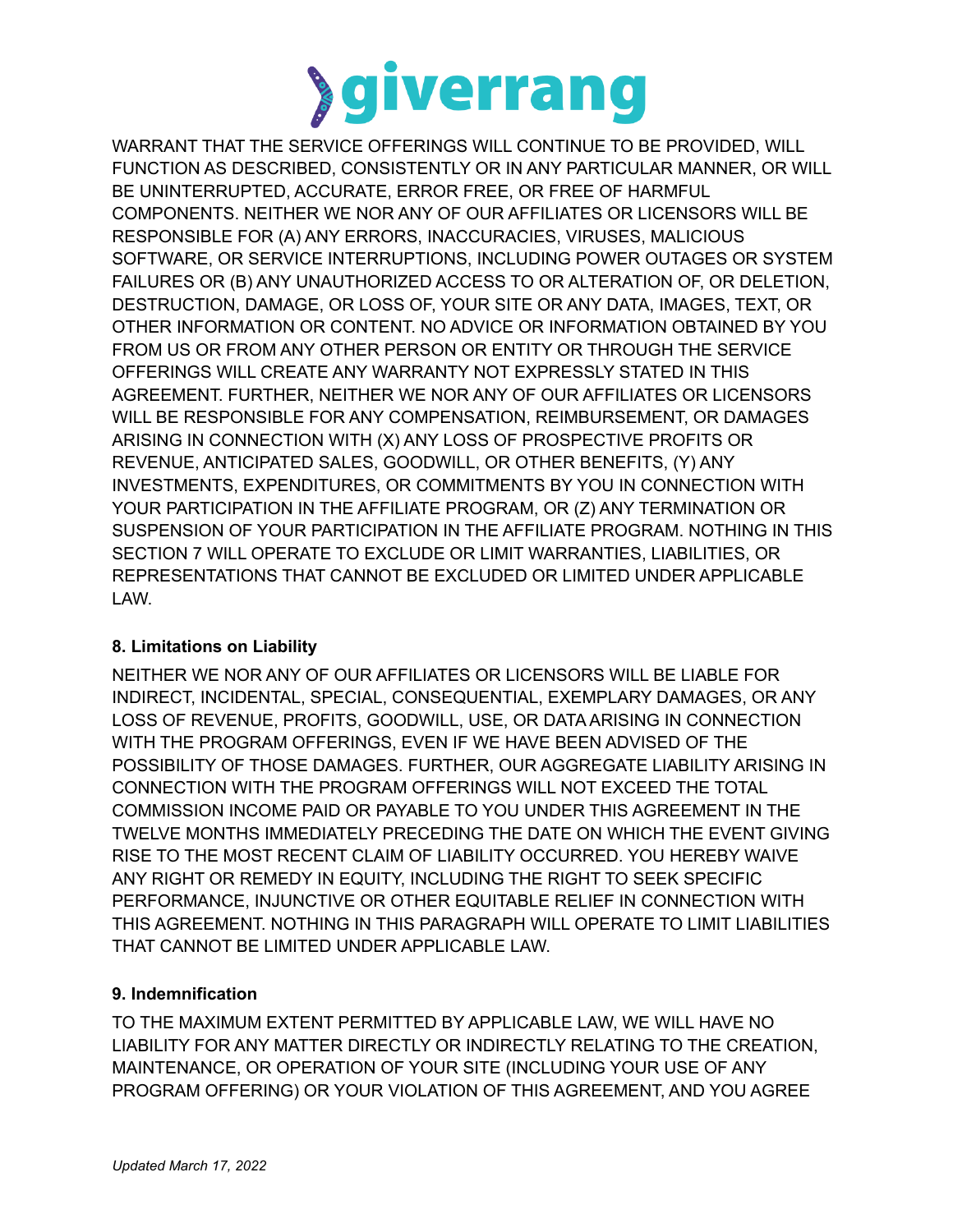

TO DEFEND, INDEMNIFY, AND HOLD US, OUR AFFILIATES AND LICENSORS, AND OUR AND THEIR RESPECTIVE EMPLOYEES, OFFICERS, DIRECTORS, AND REPRESENTATIVES, HARMLESS FROM AND AGAINST ALL CLAIMS, DAMAGES, LOSSES, LIABILITIES, COSTS, AND EXPENSES (INCLUDING ATTORNEYS' FEES) RELATING TO (A) YOUR SITE OR ANY MATERIALS THAT APPEAR ON YOUR SITE, INCLUDING THE COMBINATION OF YOUR SITE OR THOSE MATERIALS WITH OTHER APPLICATIONS, CONTENT, OR PROCESSES, (B) THE USE, DEVELOPMENT, DESIGN, MANUFACTURE, PRODUCTION, ADVERTISING, PROMOTION, OR MARKETING OF YOUR SITE OR ANY MATERIALS THAT APPEAR ON OR WITHIN YOUR SITE, (C) YOUR USE OF ANY PROGRAM OFFERING, WHETHER OR NOT SUCH USE IS AUTHORIZED BY OR VIOLATES THIS AGREEMENT OR APPLICABLE LAW, (D) YOUR VIOLATION OF ANY TERM OR CONDITION OF THIS AGREEMENT (INCLUDING ANY PROGRAM POLICY), (E) YOUR TAXES AND DUTIES OR THE COLLECTION, PAYMENT, OR FAILURE TO COLLECT OR PAY YOUR TAXES OR DUTIES, OR THE FAILURE TO MEET TAX REGISTRATION OBLIGATIONS OR DUTIES, OR (F) YOUR OR YOUR EMPLOYEES' OR CONTRACTORS' NEGLIGENCE OR WILLFUL MISCONDUCT. WE OR OUR NOMINEE MAY TAKE LEGAL ACTION AND PERFORM ANY PROCEDURAL ACT ON BEHALF OF ANY PROGRAM PARTY, INCLUDING THROUGH SPECIAL MANDATE, TO EXERCISE OR DEFEND A LEGAL CLAIM OR FOR THE PROTECTION OF RIGHTS, INCLUDING FOR THE PURPOSE OF ENFORCING THIS SECTION.

# **10. Governing Law and Disputes**

Any dispute relating in any way to the Affiliate Program or this Agreement (including any actual or alleged breach hereof), any transactions or activities under this Agreement, or your relationship with us or any of our affiliates will be subject to the governing law and disputes provision for the applicable Program set forth in Schedule 2.

#### **11. Taxes**

Any taxes and related obligations relating in any way to the Affiliate Program or this Agreement (including any actual or alleged breach hereof), any transactions or activities under this Agreement, or your relationship with us or any of our affiliates will be subject to the tax provision for the applicable Program Site set forth on Schedule 3.

#### **12. Additional Provisions**

We may send you emails relating to the Affiliate Program from time to time. In addition we may (a) monitor, record, use, and disclose information about Your Site and users of Your Site that we obtain in connection with your display of Special Links and Program Content (for example, that a particular Program customer clicked through a Special Link from Your Site before buying a Card on the Program Site),(b) review, monitor, crawl, and otherwise investigate Your Site to verify compliance with this Agreement, and (c) use, reproduce, distribute, and display your logo and implementation of Program Content displayed on Your Site as examples of best practices in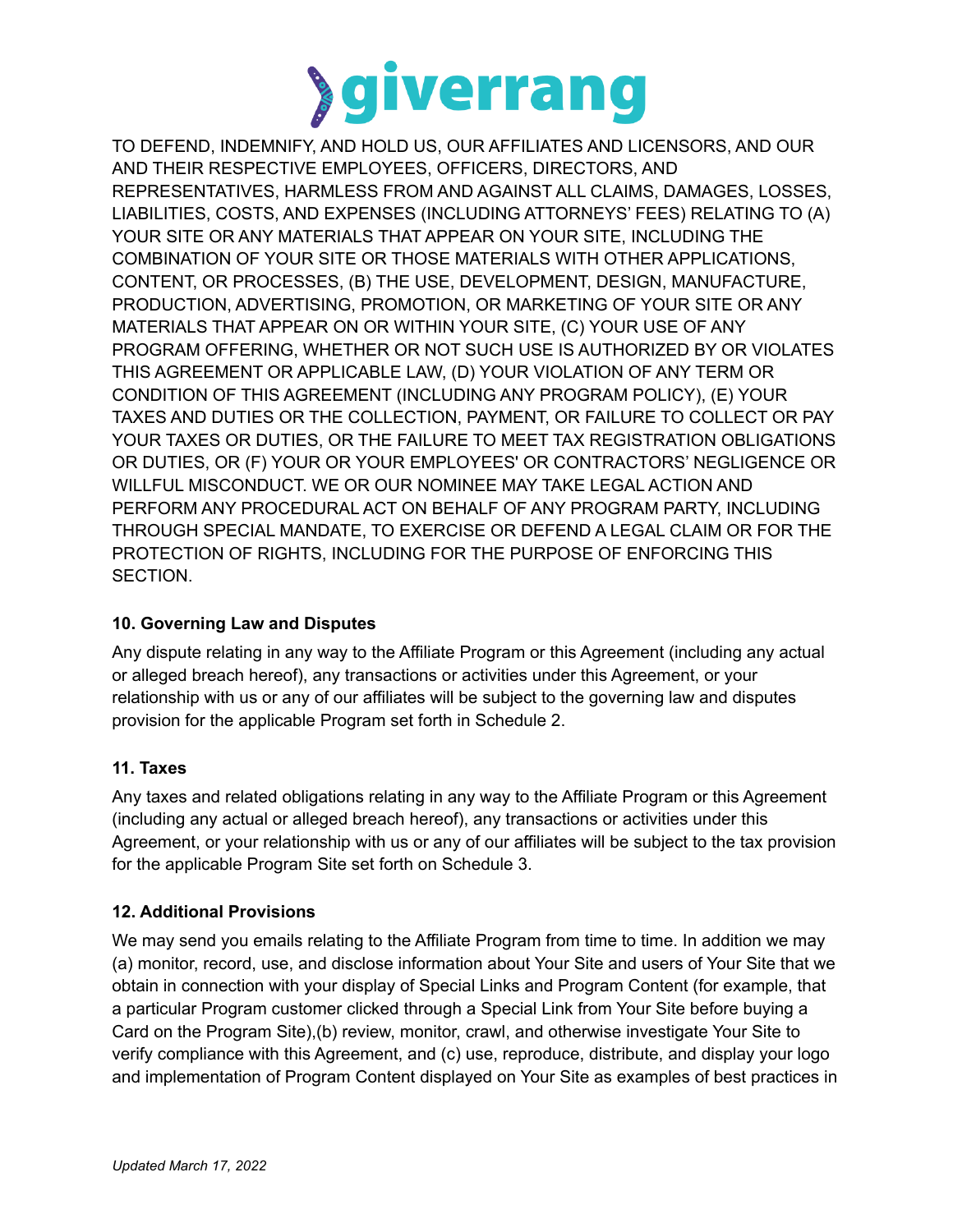

our educational materials. For information on how we process personal information, please see the relevant Giverrang Privacy Notice as set forth in Schedule 4.

You acknowledge and agree that (a) we and our associates may at any time (directly or indirectly) solicit traffic on terms that may differ from those contained in this Agreement, (b) we and our associates may at any time (directly or indirectly) operate sites or applications that are similar to or compete with Your Site, (c) our failure to enforce your strict performance of any provision of this Agreement will not constitute a waiver of our right to subsequently enforce such provision or any other provision of this Agreement, and (d) any determinations or updates that may be made by us, any actions that may be taken by us, and any approvals that may be given by us under this Agreement can be made, taken, or given in our sole discretion and are only effective if provided in writing by our authorized representative.

You may not assign this Agreement, by operation of law or otherwise, without our express prior written approval. Subject to that restriction, this Agreement will be binding on, inure to the benefit of, and be enforceable against the parties and their respective successors and assigns.

This Agreement incorporates, and you agree to comply with, the most up-to-date version of all policies, appendices, specifications, guidelines, schedules, and other rules referenced in this Agreement and any other policies that apply to tools, subprograms, and features made available to you under the Affiliate Program ("Program Policies"), including any updates of the Program Policies from time to time. In the event of any conflict between this Agreement and any Program Policy, this Agreement will control. In the event of a conflict between this Agreement and your agreement with a Program Affiliate under a separate Program marketing program that agreement will control with respect to such separate Program. This Agreement (including the Program Policies) is the entire agreement between you and us regarding the Affiliate Program and supersedes all prior agreements and discussions.

Any information relating to Giverrang or any of its associates that we provide or make accessible to you in connection with the Affiliate Program that is not known to the general public or that reasonably should be considered to be confidential is Giverrang's "Confidential Information" and will remain Giverrang's exclusive property. You will use Confidential Information only to the extent reasonably necessary for your performance under this Agreement and ensure that all persons or entities who have access to Confidential Information in connection with your account will be made aware of and will comply with the obligations in this provision. You will not disclose Confidential Information to any third party (other than your associates bound by confidentiality obligations) and you will take all reasonable measures to protect the Confidential Information against any use or disclosure that is not expressly permitted in this Agreement. This restriction will be in addition to the terms of any confidentiality or non-disclosure agreement between the parties and will apply for the term of the Agreement and 5 years after termination.

You and we are independent contractors, and nothing in this Agreement will create any partnership, joint venture, agency, franchise, sales representative, or employment relationship between you and us or our respective associates. You will have no authority to make or accept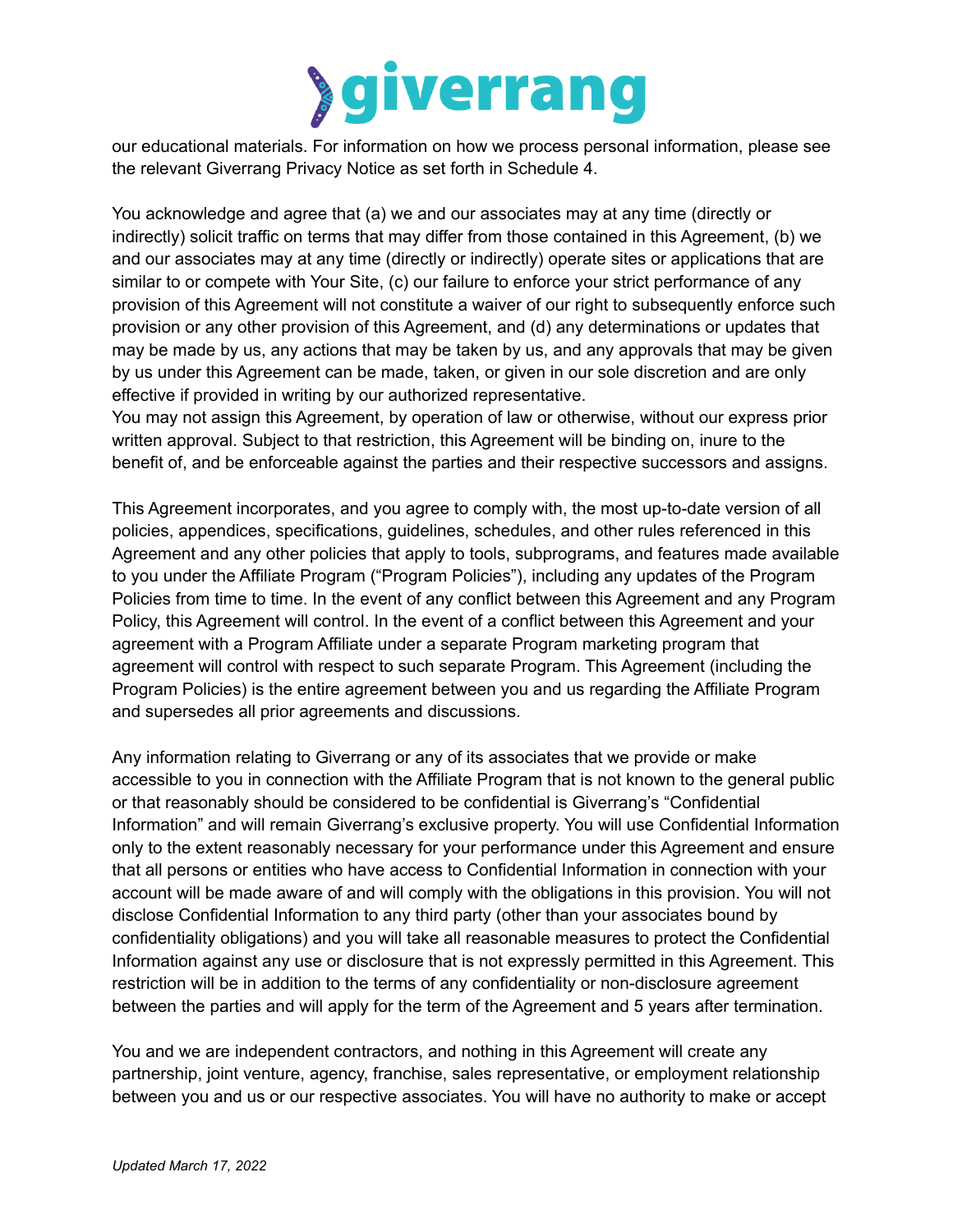

any offers or representations on our or our associates behalf. If you authorize, assist, encourage, or facilitate another person or entity to take any action related to the subject matter of this Agreement, you will be deemed to have taken the action yourself.

Notwithstanding anything to the contrary herein, nothing in this Agreement will, or will be interpreted or construed to, induce or require any party hereto to act in any manner (including taking or failing to take any actions in connection with a transaction) which is inconsistent with or penalized under any U.S. laws, regulations, rules or requirements that apply to any party to this Agreement.

# **13. Modification**

We reserve the right to modify any of the terms and conditions contained in this Agreement at any time and in our sole discretion by posting a change notice, revised Agreement, or revised Program Policy on Giverrang's, or Program Site or by sending notice of such modification to you by email to the primary email address then-currently associated with your Affiliate account. The effective date of such change will be the date specified, which other than increased Standard Commission and Special Commission will be no less than two business days from the date the notice is provided. YOUR CONTINUED PARTICIPATION IN THE AFFILIATE PROGRAM FOLLOWING THE EFFECTIVE DATE OF SUCH CHANGE WILL CONSTITUTE YOUR ACCEPTANCE OF THE MODIFICATIONS. IF ANY MODIFICATION IS UNACCEPTABLE TO YOU, YOUR ONLY RECOURSE IS TO TERMINATE THIS AGREEMENT IN ACCORDANCE WITH SECTION 6.

# **SCHEDULES**

#### **Schedule 1: Giverrang Entity and Program Site**

Giverrang Inc. located in the United States with a website address of [giverrang.com](https://giverrang.com)

#### **Schedule 2: Governing Law and Disputes**

Any dispute relating in any way to the Affiliate Program or this Agreement will be resolved by binding arbitration, rather than in court, except that you may assert claims in small claims court if your claims qualify. The Federal Arbitration Act and federal arbitration law and the laws of the state of Connecticut, without regard to principles of conflict of laws, will govern this Agreement and any dispute of any sort that might arise between you and us.

There is no judge or jury in arbitration, and court review of an arbitration award is limited. However, an arbitrator can award on an individual basis the same damages and relief as a court (including injunctive and declaratory relief or statutory damages), and must follow the terms of this Agreement as a court would.

To begin an arbitration proceeding, you must send a letter requesting arbitration and describing your claim to our registered agent, Corporation Service Company, Goodwin Square 225 Asylum Street, 20th Floor, Hartford, CT, 06103, United States. The arbitration will be conducted by the American Arbitration Association ("AAA") under its rules, including the AAA's Supplementary Procedures for Consumer-Related Disputes. The AAA's rules are available at www.adr.org or by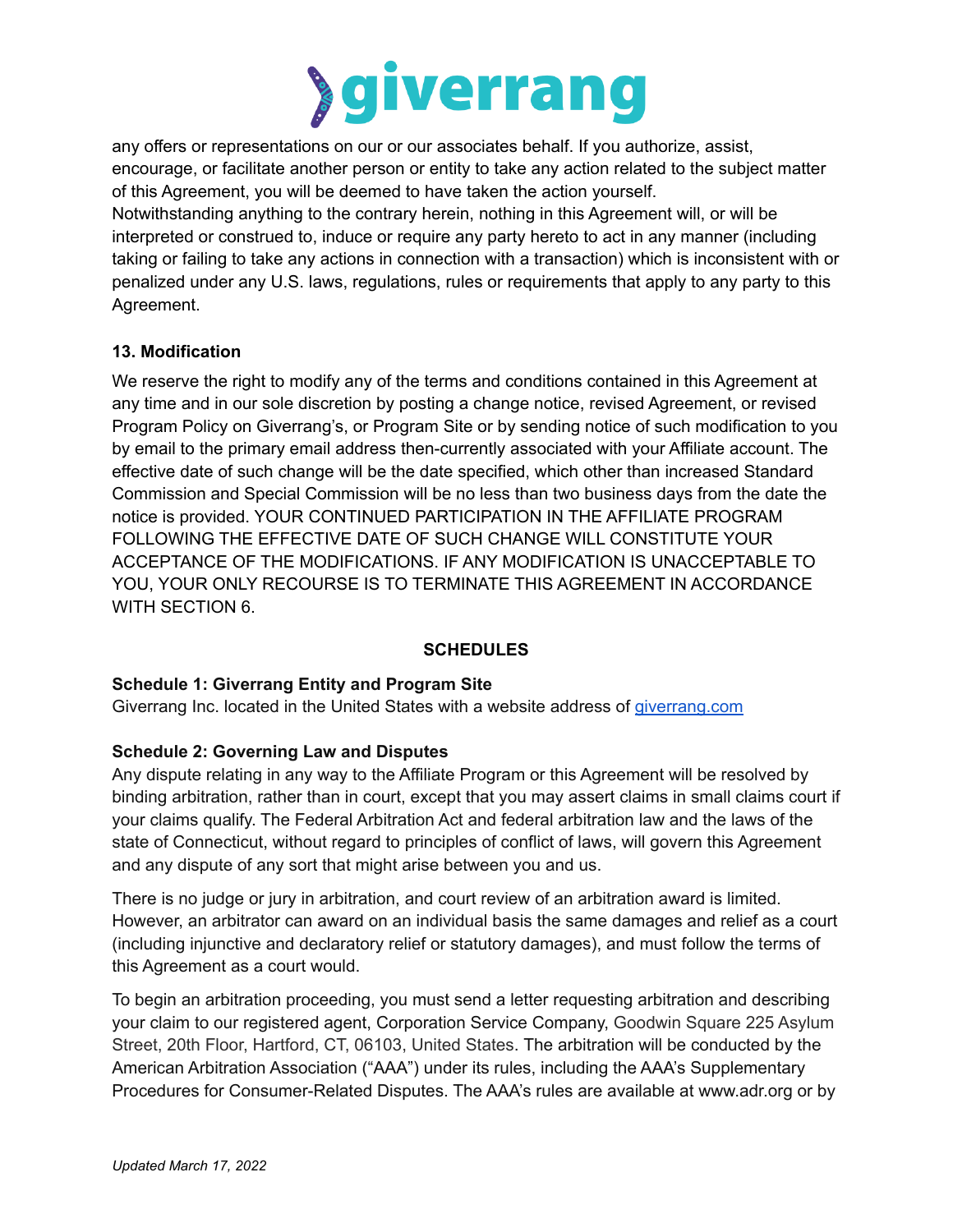

calling 1-800-778-7879. Payment of all filing, administration and arbitrator fees will be governed by the AAA's rules. We will reimburse those fees for claims totaling less than \$10,000 unless the arbitrator determines the claims are frivolous. Likewise, we will not seek attorneys' fees and costs in arbitration unless the arbitrator determines the claims are frivolous. You may choose to have the arbitration conducted by telephone, based on written submissions, or in person. Except where otherwise required by the applicable AAA rules or applicable law, the arbitration will take place in Hartford County, Connecticut.

We each agree that any dispute resolution proceedings will be conducted only on an individual basis and not in a class, consolidated, or representative action. If for any reason a claim proceeds in court rather than in arbitration, we each waive any right to a jury trial. We also both agree that you or we may bring suit in court to enjoin infringement or other misuse of intellectual property rights.

Notwithstanding anything to the contrary in this Agreement, we may seek injunctive or other relief in any state, federal, or national court of competent jurisdiction for any actual or alleged infringement of our or any other person or entity's intellectual property or proprietary rights. You further acknowledge and agree that our rights in the Program Content are of a special, unique, extraordinary character, giving them peculiar value, the loss of which cannot be readily estimated or adequately compensated for in monetary damages.

#### **Schedule 3: Tax Provision by Program Site**

We may deduct or withhold any taxes that we may be legally obligated to deduct or withhold from any amounts payable to you under the Affiliate Program. From time to time, we may request tax information from you. If we request tax information from you and you do not provide it to us, we reserve the right (in addition to any other rights or remedies available to us) to hold your commission income until you provide this information or otherwise satisfy us that you are not a person from whom we are required to obtain tax information.

#### **Schedule 4: Privacy Notice**

See [Privacy](https://giverrang.com/static/docs/privacy-policy.pdf?cache=20211222) Policy of [giverrang.com](https://giverrang.com)

# **Affiliate Program Policies**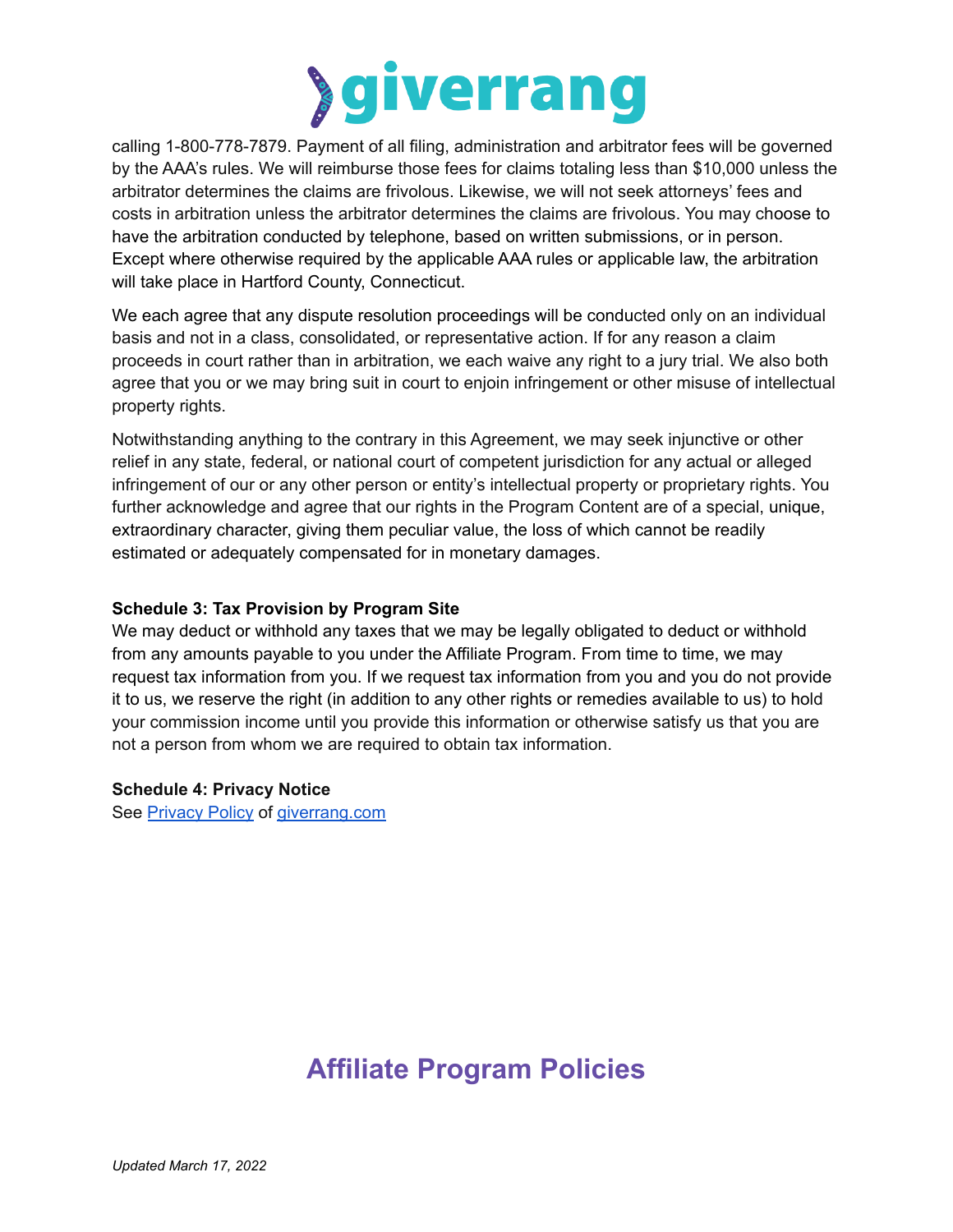

These Affiliate Program policies ("Program Policies") are incorporated by reference in this Agreement and capitalized terms used in these Program Policies and not otherwise defined here will have the definitions provided in the Agreement. The rights and obligations of the parties under Sections 3 and 6 of the Affiliate Program Participation Requirements and Section 3 of the Affiliate Program IP License will survive the termination of the Agreement. For the avoidance of doubt and without limitation for purposes of Section 6(a) of the Agreement, any violation of the Affiliate Program Participation Requirements, the Affiliate Program IP License will be deemed a material breach of the Agreement.

# **Affiliate Program Commission Agreement ("Commission Agreement")**

# **1. Qualifying Purchases and Qualifying Revenue**

We will pay Standard Commission Income described in Section 3 of this Commission Agreement in connection with "Qualifying Purchases", which (subject to the exclusions described in this Commission Agreement) occur when:

(a) a customer clicks through a Special Link on Your Site or other means of sharing (email, physical or virtual fliers) to a Program Site; and

(b) during a single session, which is measured as beginning when a customer clicks through that Special Link and ending at whichever happens first: (x) 7 days (168 hours) elapse from that click, (y) the customer places an order for a Card(s), or (z) the customer clicks through a Special Link to a Program Site that is not your Special Link (a "Session"), the customer purchases a Card(s) by completing the order for that Card(s); and

(c) the Card is shipped and/or emailed, and paid for by the Purchaser.

For each Qualifying Purchase, the corresponding "Qualifying Revenue" is equal to the amount we actually receive from that Qualifying Purchase, less any shipping charges, handling fees, gift-wrapping fees, taxes (e.g. sales tax and VAT), service charges, credits, rebates, credit card processing fees, and bad debt.

#### **2. Disqualified Purchases**

Notwithstanding the foregoing, Qualifying Purchases are disqualified whenever they occur in connection with a violation of this Commission Agreement or any other terms, conditions, specifications, statements, and policies that we may issue from time to time that apply to the Affiliate Program, including the most up-to-date version of this Agreement.

Further, the following purchases that would otherwise be Qualified Purchases are disqualified and excluded from the Affiliate Program:

(a) any Card purchased after termination of your Agreement,

(b) any Card order where a cancellation, return, or refund has been initiated,

(c) any Card purchased by a customer who is referred to a Program Site through any

advertisement that you purchased through participation in bidding or auctions on keywords, search terms, or other identifiers in relation to Giverrang and the Program.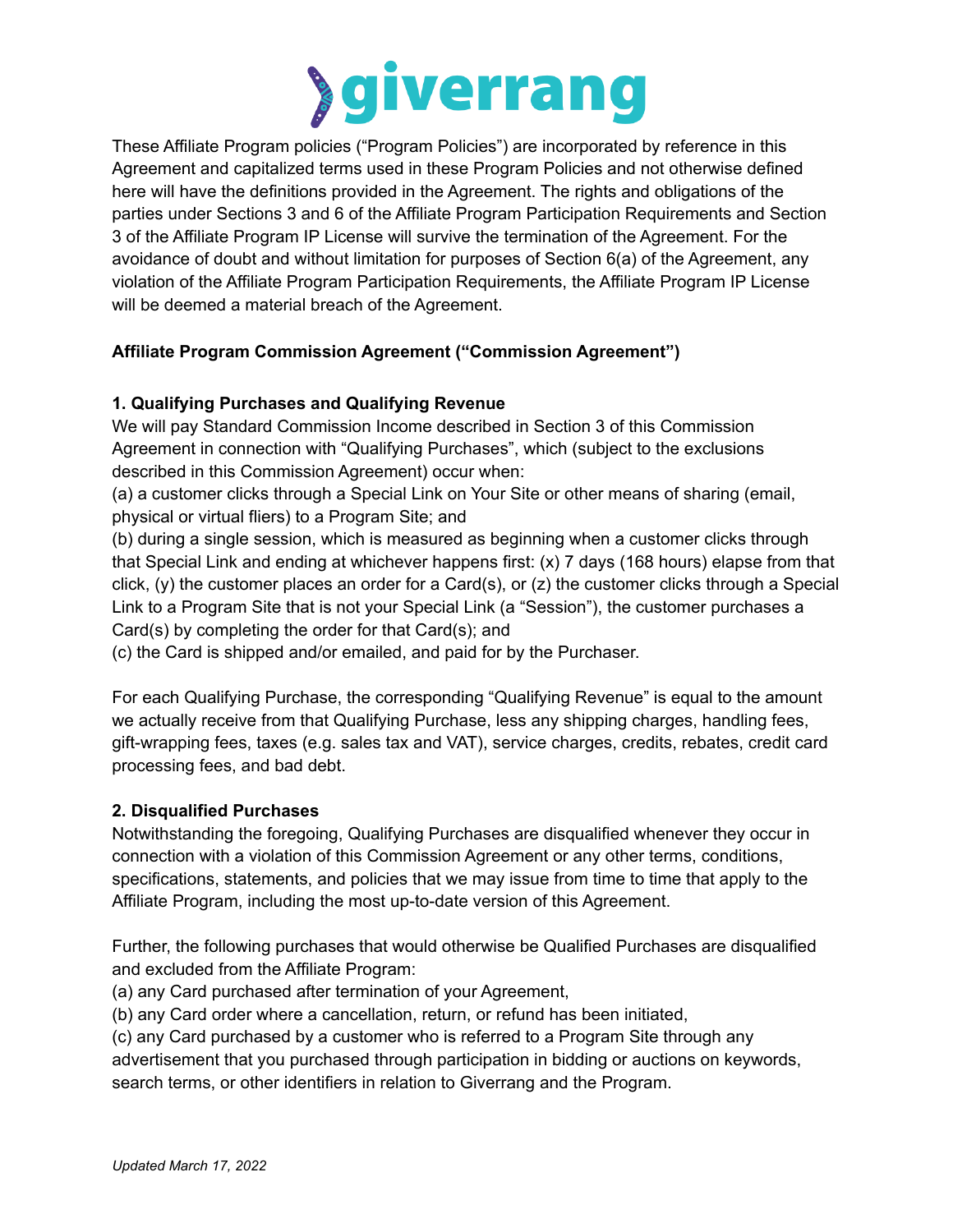

(d) any Card purchased by a customer who is referred to a Program Site by a link that is generated or displayed on a search engine (including Google, Yahoo, Bing, or any other search portal, sponsored advertising service, or other search or referral service, or any site that participates in such search engine's network) (a "Search Engine"),

(e) any Card purchased by a customer who is referred to a Program Site by a link that sends users indirectly to a Program Site via an intermediate site, without requiring the customer to click on a link or take some other affirmative action on that intermediate site (a "Redirecting Link"), (f) any Card purchased by a customer, where such customer does not comply with the terms and conditions applicable to a Program Site,

(g) any Card purchase that is not correctly tracked or reported because the links from Your Site to the relevant Program Site are not properly formatted,

(h) any Card purchased through a Special Link in a Mobile Application that was not an Approved Mobile Application or where the Special Link in an Approved Mobile Application was not served by other linking tools that we make available to you,

(i) any Card purchased as a subscription unless otherwise provided in the Agreement, and (k) any pre-release or pre-order Card that is not available on a Program Site.

# **3. Standard Commission**

Subject to the limitations described in this Commission Agreement and compliance with the Agreement, we will pay you a standard commission income of \$1 for each Card sold through your Special Link. Commission Income is calculated as a portion of revenue to be shared based on Qualifying Revenue. Standard Commission Income may change at any time at the sole discretion of Giverrang. We will make best efforts to inform you of any such changes, and encourage you to periodically visit this Agreement to stay up-to-date.

# **4. Special Commission or Promotions**

From time to time, we may run general special programs or promotions that may provide all or some Affiliates the opportunity to earn additional or alternative commission income ("Special Commission"). Giverrang reserves the right to discontinue or modify all or part of any special program or promotion at any time. Unless stated otherwise, all such special programs or promotions are subject to disqualifying exclusions substantially similar to those identified in Section 2 of this Commission Agreement, and any restriction under this Agreement applicable to a Card purchase will also apply on a substantially similar basis as restrictions for special programs or promotions.

The following Special Commission are currently available: None currently.

# **Trade-In Program Terms and Conditions.**

# **5. Commission Limitations**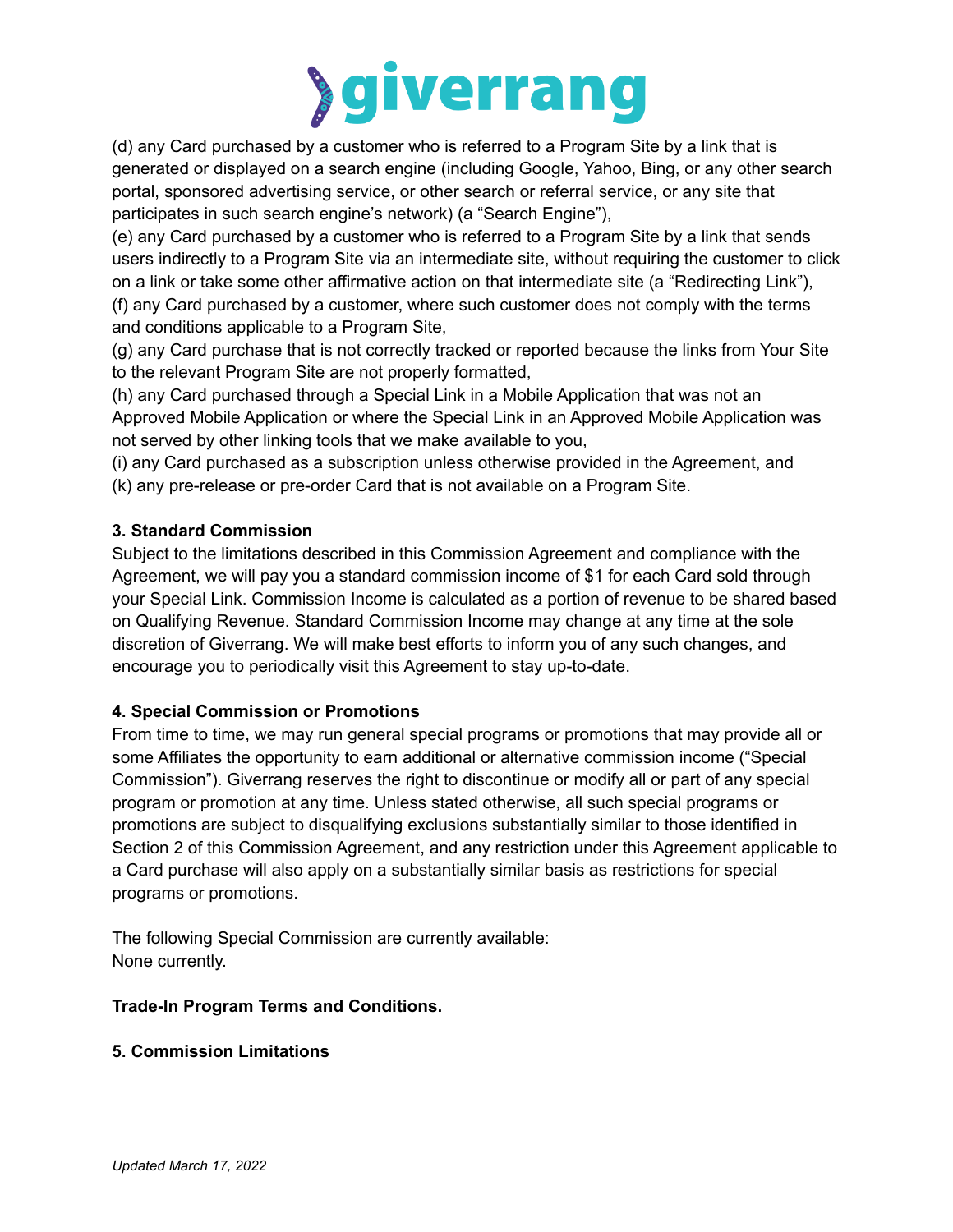

From time to time, we may impose limits on Affiliates' opportunity to earn Standard Commission or Special Commission. Giverrang reserves the right to discontinue or modify all or part of any limitation at any time.

#### **6. Commission Reporting and Payment**

We will use commercially reasonable efforts to accurately and comprehensively track Qualifying Purchases for the purposes of our internal tracking, and create and distribute to you our reports summarizing Standard Commission and Special Commission earned by you during that month.

We will pay Standard Commission and Special Commission in the default currency for a Program Site approximately 30 days following the end of each calendar month in which they were earned by the method described below that you have selected.

# *Option 1: Payment by Direct Deposit*

We will directly deposit the commission income you earn into the bank account you designate, less delivery and processing fees, once you have provided us with the name of your bank, the account number, the name of the primary account holder as it appears on the account, and other requested identifying information (such as the ABA, IBAN or BIC number, if applicable). If you select this option, we reserve the right to hold commission income until the total amount due to you reaches the minimum of \$10.

# *Option 2: Payment by Local Gift Card*

We will send you your choice of Card from the Program you select in the amount of the commission income you earn, less delivery and processing fees. You may choose from the gift card options (eGift or Plastic) available for the Program you select, and Giverrang will mail plastic Cards to the primary postal mail address or email eGift Cards to the email address on your Affiliate account. These Cards are subject to our then-current Card [Terms](https://giverrang.com/static/docs/card-terms.pdf) and conditions. If you select this option, we reserve the right to hold commission income until the total amount due to you reaches the minimum of \$10.

#### *Option 3: Payment by Check*

We will send you a check in the amount of the commission income you earn once you have provided us with a physical address, less delivery and processing fees. If you select this option, we reserve the right to hold commission income until the total amount due to you reaches the minimum of \$10.

If you do not select or maintain valid information for a payment option, we may at our discretion pay you through another payment option or hold earned commission income until you make your selection or provide such information.

If at any time there has been no substantial activity on your account for at least 1 year then you will forfeit any unpaid accrued commission income.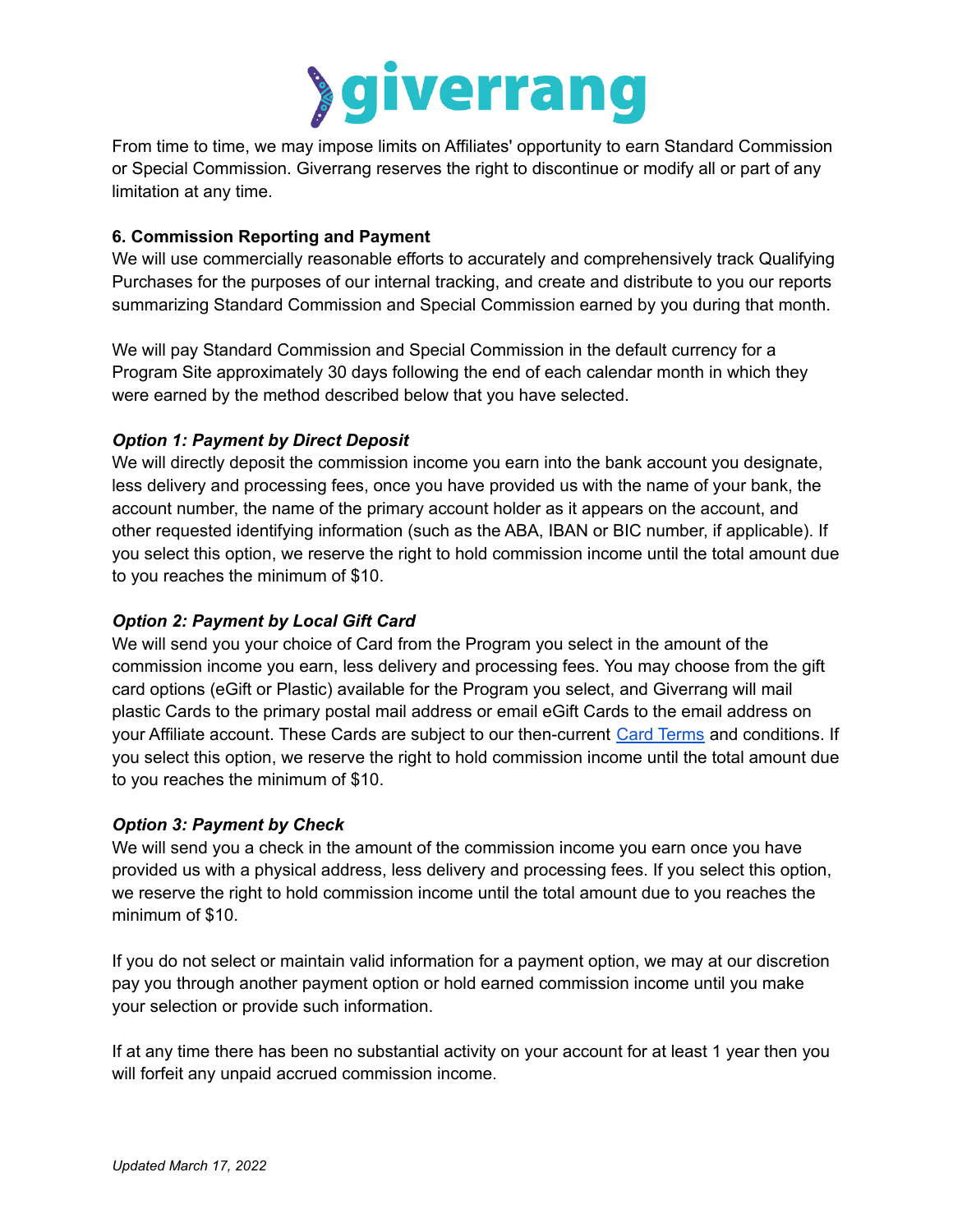

Payments made to you, as reduced by all deductions or withholdings described in the Agreement, will constitute full payment and settlement to you of amounts payable under the Agreement.

If any excess payment has been made to you for any reason whatsoever, we reserve the right to adjust or offset the same against any subsequent commission income payable to you under the Agreement.

# **Affiliate Program Participation Requirements ("Participation Requirements")**

# **1. Enrollment and Eligibility**

To begin the enrollment process, you must submit a complete and accurate Affiliate Program application. Your Site(s) must contain original content and be publicly available via the website address provided in the application. You must identify Your Site(s) in your application. We will evaluate your application and notify you of its acceptance or rejection. Your Site will not be eligible for inclusion in the Affiliate Program, and you cannot include any Special Links or Program Content on it, if Your Site is unsuitable. Unsuitable Sites include without limitation those that:

(a) promote or contain sexually explicit or obscene materials,

(b) promote violence or contain violent materials or promote, endorse or incite potentially dangerous or harmful acts,

(c) promote or contain false, deceptive, libelous or defamatory materials,

(d) promote or contain materials or activity that is hateful, harassing, harmful, invasive of another's privacy, abusive, or discriminatory (including on the basis of race, color, sex, religion, nationality, disability, sexual orientation, or age),

(e) promote or undertake illegal activities,

(f) are directed toward children or knowingly collect, use, or disclose personal information from children under 13 years of age or other applicable age threshold (as defined by applicable laws and regulations); or violate any applicable laws, ordinances, rules, regulations, orders, licenses, permits, guidelines, codes of practice, industry standards, self-regulatory rules, judgments, decisions, or other requirements of any applicable governmental authority related to child protection (for example, if applicable, the Children's Online Privacy Protection Act (15 U.S.C. §§ 6501-6506) or any regulations promulgated thereunder or the Children's Online Protection Act); (g) include any trademark of Giverrang or its associates, or a variant or misspelling of a trademark of Giverrang or its associates in any domain name, subdomain name, in any "tag" or Affiliate ID, or in any username, group name, or other identifier on any social networking site; or (h) otherwise violate any intellectual property rights.

We will determine suitability at our sole discretion. If we reject your application due to unsuitable content, you may reapply at any time once you have complied with our suitability requirements. However, if at any time we 1) reject your application for any other reason or 2) terminate your account in connection with any violation or abuse (as determined in our sole discretion), you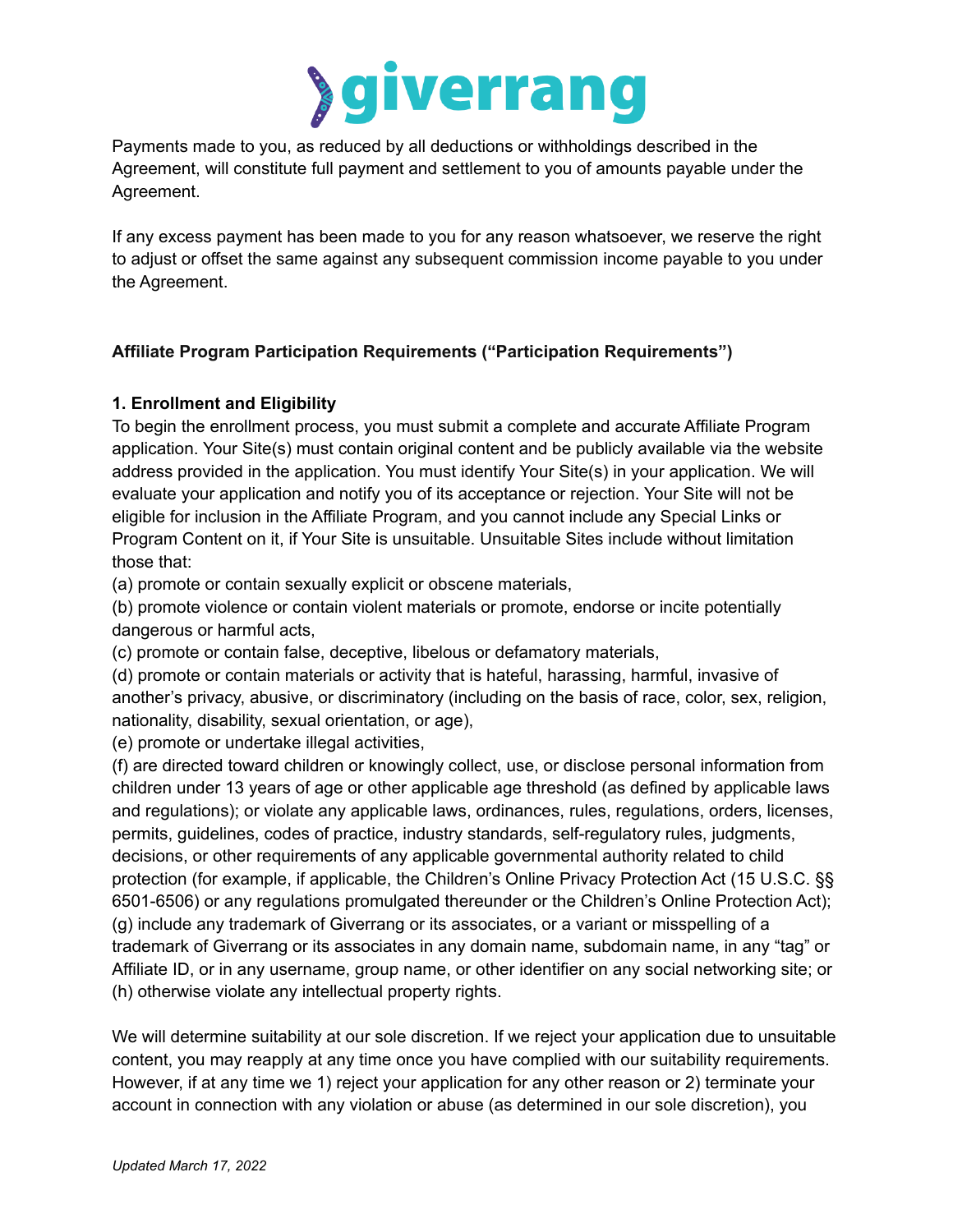

cannot attempt to re-join the Affiliate Program without our authorization, which may be initiated by emailing us at [affiliate@giverrang.com](mailto:affiliate@giverrang.com) with the subject header "Affiliate Re-Apply".

You will ensure that the information in your Affiliate Program application and information otherwise associated with your account, including your email address, other contact information, and identification of Your Site, is at all times complete, accurate, and up-to-date. We may send notifications (if any), approvals (if any), and other communications relating to the Affiliate Program and the Agreement to the email address then-currently associated with your Program account. You will be deemed to have received all notifications, approvals, and other communications sent to that email address, even if the email address associated with your account is no longer current.

The Affiliate Program is free to join, and we aim to help Affiliates succeed with the program. We have never authorized any business to provide paid set-up or consulting services to our Affiliate, so please be wary if any business like that (even one attempting to appropriate the Giverrang name) reaches out to offer you costly services.

#### **2. Links on Your Site**

#### (a) Special Links

After you have applied to the Affiliate Program, you are permitted to display Special Links on Your Site. Special Links enable accurate tracking, reporting, and accrual of commission income. Special Links must use the Affiliate ID we have assigned to you.

#### (b) General Requirements Applicable to All Special Links

Special Links are made available to you by us through self-serve or direct communication. If we inform you that you do not qualify to use certain types of links, you must cease displaying those types of links on Your Site. You are solely responsible for the content, style, and placement of each link that you place on Your Site and for ensuring that Special Links include the appropriate formatting necessary for us to properly track referrals of our customers from Your Site. You must not encourage customers to bookmark your Special Links. All Special Links must be accessed directly from Your Site. For example, you must include your Affiliate ID or "tag" (appearing as XXXX-XXXX-XXXX or such other format as we may designate) as a parameter in the URL of each link you place on Your Site to a Program Site.

You may add or delete Program Content (and related Special Links) from Your Site at any time without our approval. Special Links must link to Card Programs (as defined in the definitions section). When linking to pages with Card or Program lists you must have additional original content on Your Site that is relevant to the Special Link.

You must remove from Your Site any links and related references to limited time promotions as soon as that promotion on the relevant Program Site ends. For example, if you include links to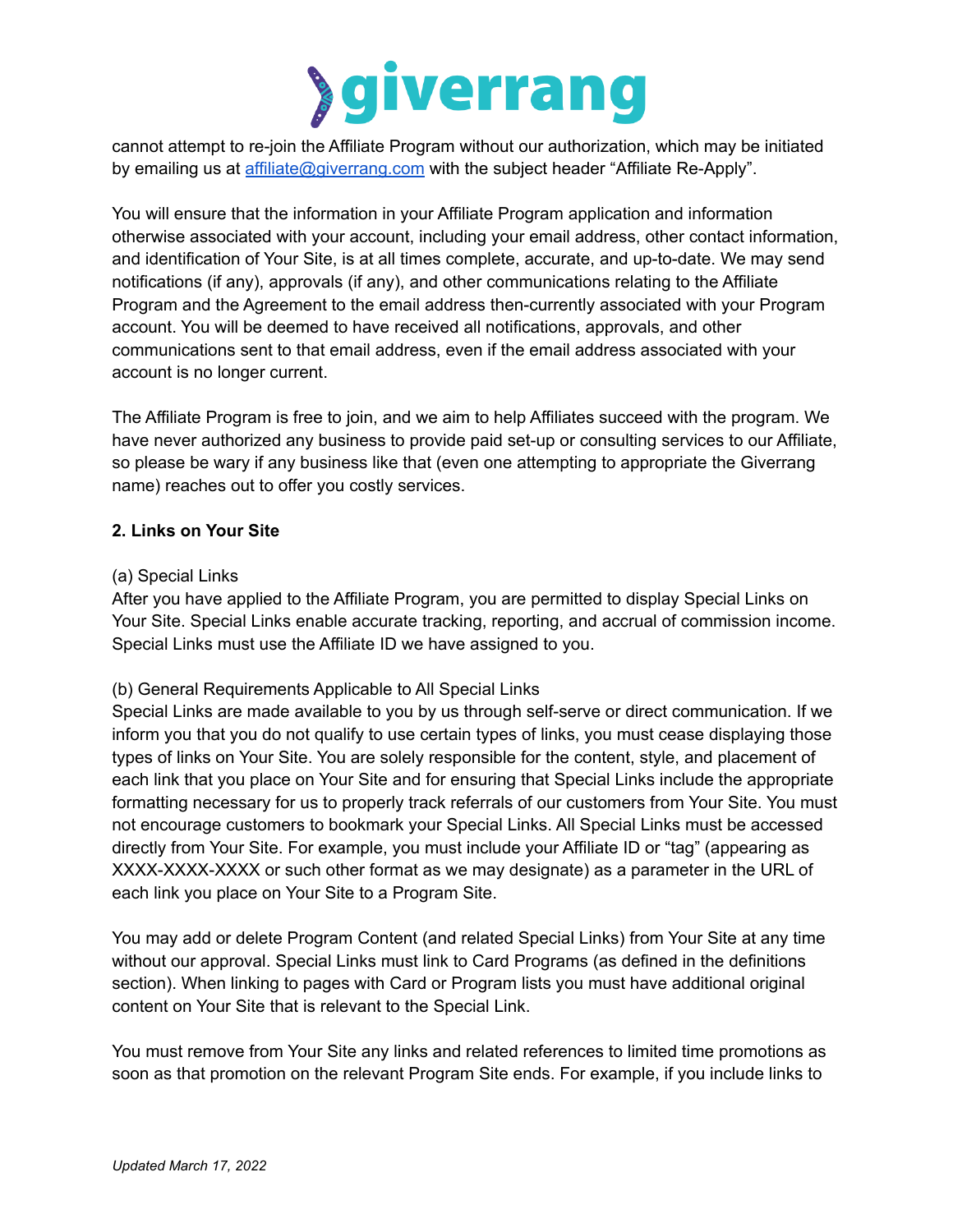

Cards from a particular Program Site and mention that there is a 10% discount, you must remove the mention of the 10% discount from Your Site as soon as the promotion ends.

You must not make inaccurate, overbroad, deceptive or otherwise misleading claims about any Card, Program or Program Site, or any of our policies, promotions, or prices. Card prices and availability may vary from time to time. Because prices for and availability of Cards may change, Your Site may only show prices and availability if we serve the link in which that price and availability data are displayed.

# **3. Responsibility for Your Site**

You will be solely responsible for Your Site, including its development, operation, and maintenance and all materials that appear on or within it. For example, you will be solely responsible for:

(a) the technical operation of Your Site and all related equipment,

(b) displaying Special Links and Program Content on Your Site in compliance with the Agreement, all applicable laws, ordinances, rules, regulations, orders, licenses, permits, guidelines, codes of practice, industry standards, self-regulatory rules, judgments, decisions, or other requirements of any applicable governmental authority, including those related to disclosures (for example, if applicable, the U.S. FTC Guides Concerning the Use of Endorsement and Testimonials in Advertising) and electronic marketing, data protection and privacy (for example, if applicable, the Directive 2002/58/EC (Privacy and Electronic Communications Directive), and the General Data Protection Regulation (GDPR) (EU) 2016/679), and any agreement between you and any other person or entity (including any restrictions or requirements placed on you by any person or entity that hosts Your Site), (c) creating and posting, and ensuring the accuracy, completeness, and appropriateness of, materials posted on Your Site (including all Card and Program descriptions and other Program-related materials and any information you include within or associate with Special Links),

(d) using the Program Content, Your Site, and the materials on or within Your Site in a manner that does not infringe, violate, or misappropriate any of our rights or those of any other person or entity (including copyrights, trademarks, privacy, publicity, or other intellectual property or proprietary rights),

(e) disclosing on Your Site accurately and adequately and otherwise satisfying applicable legal requirements, either through a privacy policy or otherwise, the use of cookies, pixels, and other technologies by you and third parties and how you collect, use, store, and disclose data collected from visitors in accordance with applicable laws, including, where applicable, that third parties (including us and other advertisers) may serve content and advertisements, collect information directly from visitors, and place or recognize cookies on visitors' browsers, and providing information on the visitor's choices with respect to opting-out from online advertising where required by applicable law, and

(f) any use that you make of the Program Content, and Program or Giverrang Marks, whether or not permitted under the Agreement.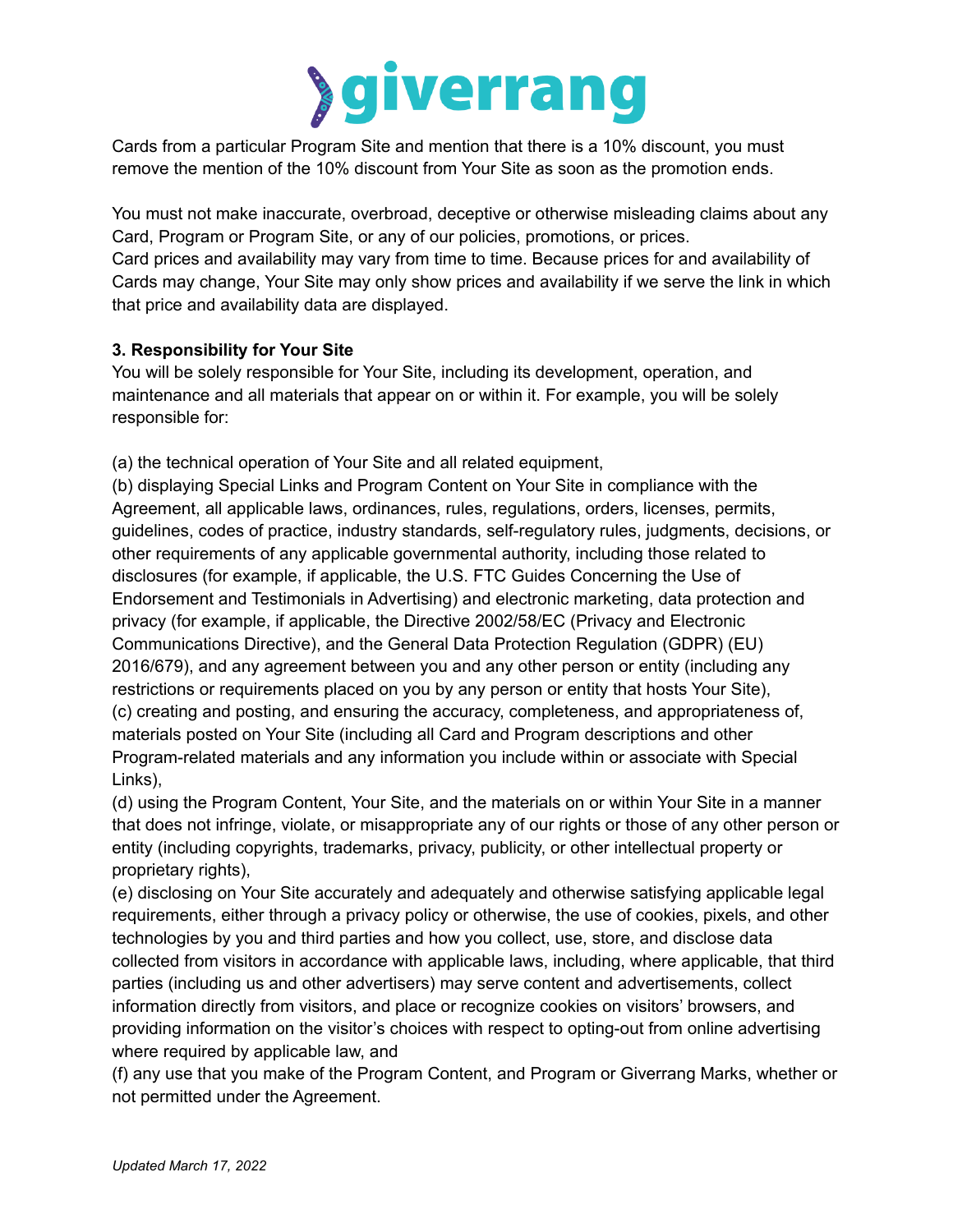

#### **4. Promotional Limitations**

You will not engage in any promotional, marketing, or other advertising activities on behalf of us or our associates, or in connection with a Program Site or the Affiliate Program, that are not expressly permitted under the Agreement. You will not engage in any promotional, marketing, or other advertising activities in any offline manner, including by using any of our or our associates' trademarks or logos (including any Giverrang Mark), any Program Content, or any Special Link in connection with email, offline promotion or in any offline manner (e.g., in any printed material, ebook, mailing, private messages on social media networks, or attachment to email, or other document, or any oral solicitation).

# **5. Distribution of Special Links Through Software and Devices**

You will not use any Program Content or Special Link, or otherwise link to a Program Site, on or in connection with: (a) any client-side software application (e.g., a browser plug-in, helper object, toolbar, extension, component, or any other application executable or installable by an end user) on any device, including computers, mobile phones, tablets, or other handheld devices (other than Approved Mobile Applications); or (b) any television set-top box (e.g., digital video recorders, cable or satellite boxes, streaming video players, blu-ray players, or dvd players) or Internet-enabled television (e.g., GoogleTV, Sony Bravia, Panasonic Viera Cast, or Vizio Internet Apps).

#### **6. Content on Your Site**

You will be solely responsible for the content on Your Site and ensure:

(a) You will not add to, delete from, or otherwise alter any Program Content in any way, including by adding additional information, except that you may resize Program Content consisting of a graphic image in a manner that maintains the original proportions of the image or truncate Program Content consisting of text in a manner that does not materially alter the meaning of the text or cause the text to become factually incorrect, or misleading. Some types of links that we may make available to you may contain a link to an informational page on a Program Site that is not formatted as a Special Link (for example, links to privacy policy information at the bottom of banners); without limiting the generality of the foregoing, you will not remove, obscure, or alter, or make invisible, illegible, or indecipherable to visitors of Your Site, any "Privacy Information" link.

(b) You will not sell, resell, redistribute, sublicense, or transfer any Program Content or any application that uses, incorporates, or displays any Program Content. For example, you will not use, or enable, or facilitate the use of Program Content within advertising outside of Your Site or on or within any application, platform, site, or service (including social networking sites) that requires you to sublicense or otherwise give any rights in or to any Program Content to any other person or entity, nor will you create links formatted with your Affiliate tag for, or display such links on, a site that is not Your Site.

(c) You will promptly remove from Your Site and delete or otherwise destroy any Program Content that is no longer displayed on a Program Site or that we notify you is no longer available for your use.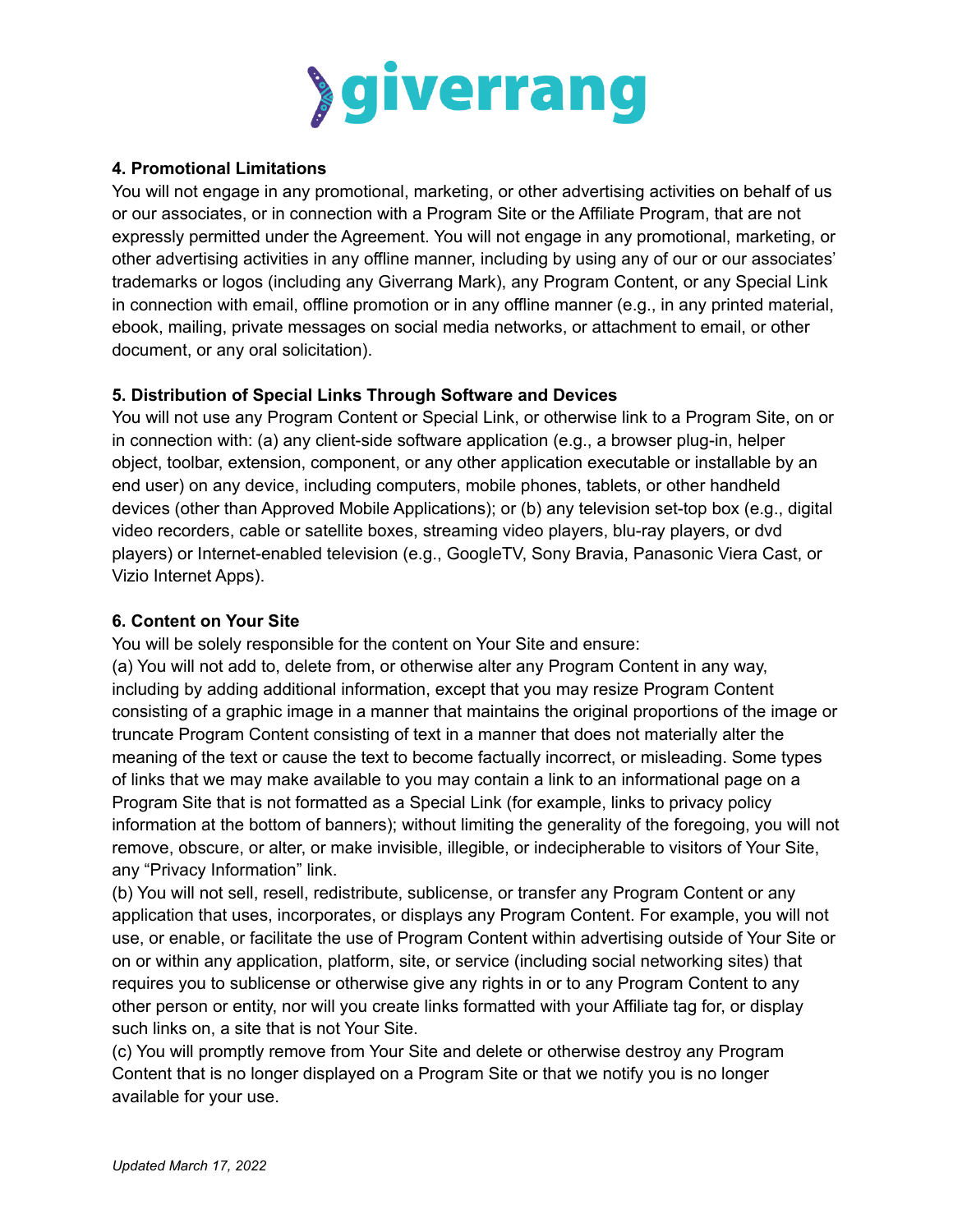

(d) You will not use any Program Content, including any name or likeness embodied in that Program Content, in a manner that implies a person's or company's endorsement or sponsorship of, or commercial tie-in or other association with, any product, service, party, or cause (including by placing unrelated third party materials in close proximity to Program Content).

(e) You will not (and you will not seek to) purchase, register or otherwise use any Giverrang Mark or variations or misspellings of any Program related words (e.g. "Community Gift Card", "Local Gift Card") for use in any Search Engine. In addition to any other rights or remedies available to us, upon our request you will cause any Search Engine designated by us to exclude Proprietary Terms (defined below) from keywords used to display your advertising content in association with search results (e.g., request exclusion by negative keyword bidding), assuming the Search Engine offers such exclusion capabilities.

(f) You will not bid on or purchase keywords, search terms, or other identifiers, or any other trademark of Givrrang or its associates or variations or misspellings of any of these words or otherwise participate in keyword auctions on any Search Engine if the resulting paid search advertisement is a Prohibited Paid Search Placement (as defined in the Commission Agreement). You may purchase paid search advertisements and submit links to Search Engines to appear in response to a general Internet search query or keyword (i.e., in natural, free, organic, or unpaid search results), so long as you comply with the Agreement and those paid or unpaid search results send users to Your Site and not directly, or indirectly via a Redirecting Link (as defined in the Commission Agreement), to a Program or Giverrang Site.

(g) You will not offer any person or entity any consideration, reward, or incentive (including any money, rebate, discount, points, donation to charity or other organization, or other benefit) for using Special Links. For example, you cannot implement any "rewards" or loyalty program that incentivizes persons or entities to visit a Program Site via your Special Links.

(h) You will not intercept, record, redirect, read, interpret, or fill in the contents of any electronic form or other material submitted to us by any person or entity.

(i) You will not request, collect, obtain, store, cache, or otherwise use any account information used by our customers in connection with any Program Site (including any usernames or passwords of Program Site customers).

(j) You will not modify, redirect, suppress, or substitute the operation of any button, link, or other feature of a Program Site.

(k) You will not make any orders or engage in other transactions of any kind on a Program Site on behalf of any other person or entity, or authorize, assist, or encourage any other person or entity to do so.

(l) You will not take any action that could reasonably cause any customer confusion as to our relationship with you, or as to the site on which any functions or transactions (for example, search, browse, or order) are occurring.

(m) You will not include on Your Site, display, or otherwise use Special Links or Program Content in connection with, any spyware, malware, virus, worm, Trojan horse, or other malicious or harmful code, or any software application not expressly and knowingly authorized by users prior to being downloaded or installed on their computer or other electronic device.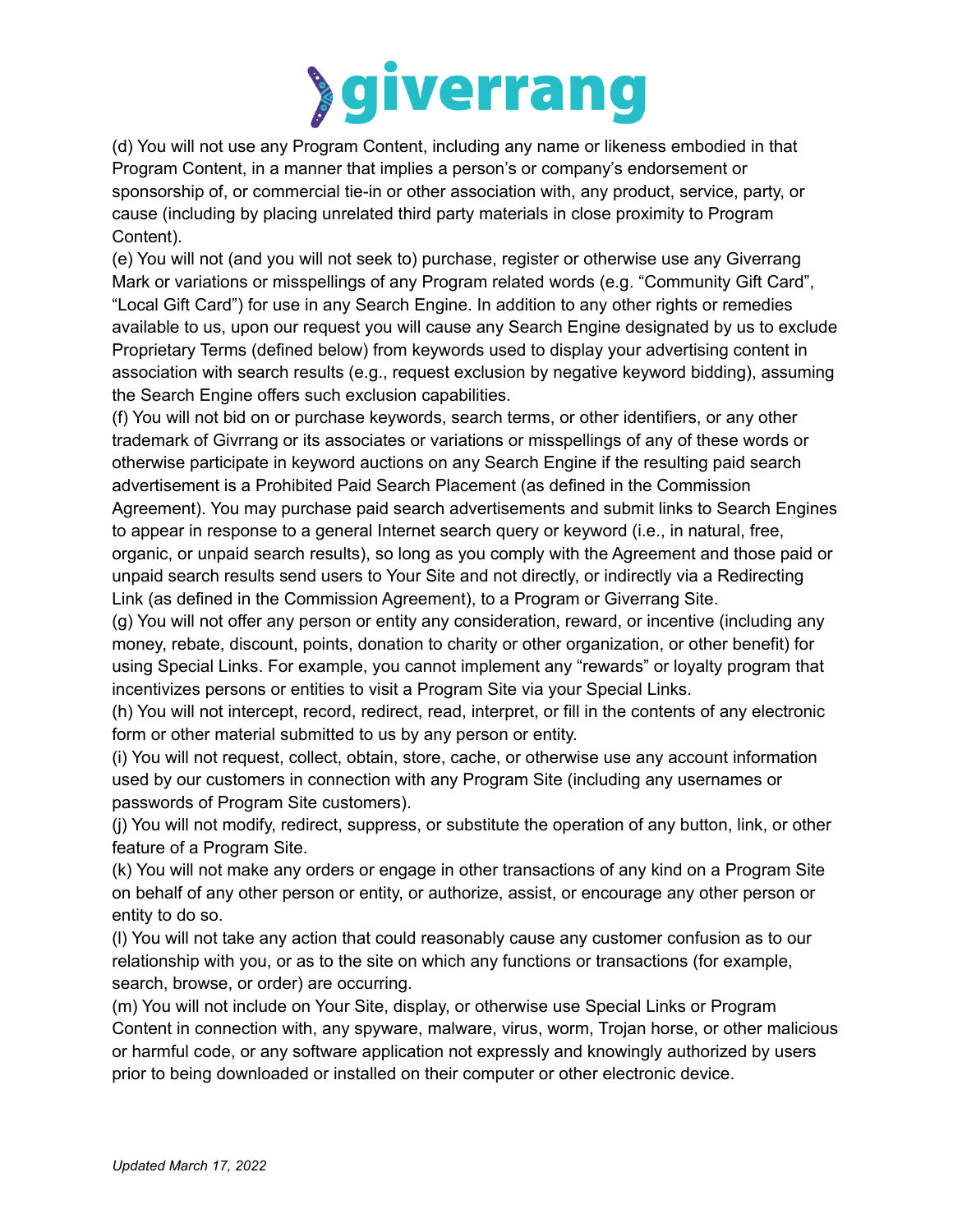

(n) Except when approved to use an embeddable Program Card order form, you will not frame a Program Site, or any part of it, within Your Site, including by display within an integrated web browser (e.g., WebView) within a Mobile Application. However, displaying a Special Link on Your Site in accordance with Section 2 of these Participation Requirements, will not be a violation of this section.

(o) You will not post or serve any Special Links or other content promoting a Program Site within any pop-up or pop-under windows, transitional page ads, or layer ads, except for pop-up windows in conjunction with Your Site promoting Cards closely associated with the materials on Your Site.

(p) You will not include any Special Links in any content that you place on a Program Site (for example, in connection with any advertising service available through a Program Site or in a customer review, forum, or any other customer-generated context available on a Program Site). (q) You will not attempt to circumvent the Commission Agreement or artificially increase your commission income. For example, you cannot cause any page of a Program Site to open in a customer's browser other than as a result of the customer clicking on a Special Link on Your Site.

(r) You will not attempt to intercept or redirect (including via software installed on users' computers) traffic from or on, or divert commission income from, any site that participates in the Affiliate Program.

(s) You will not artificially generate clicks or impressions on Your Site or create Sessions on a Program Site, whether by way of a robot or software program or otherwise.

(t) You will not display or otherwise use any of our customer reviews or ratings, in part or in whole, on Your Site unless you have obtained a link to that customer review or star rating through expressed written permission.

(u) You will not directly or indirectly purchase any Cards(s) through Special Links, whether for your use or for the use of any other person or entity, and you will not permit, request or encourage any of your friends, relatives, employees, contractors, or business relations to directly or indirectly purchase any Card(s) through Special Links, whether for their use, your use or the use of any other person or entity. Further, you will not purchase any Card(s) through Special Links for resale or commercial use (of any kind) or offer any Cards on Your Site for resale or commercial use of any kind without our written consent

(v) You will not cloak, hide, spoof, or otherwise obscure the URL of Your Site containing Special Links (including by use of Redirecting Links) or the user agent of the application in which Program Content is displayed or used such that we cannot reasonably determine the site or application from which a customer clicks through such Special Link to a Program Site.

(w) You will not use a link shortening service, button, hyperlink or other ad placement in a manner that makes it unclear that you are linking to a Program Site.

(x) Upon our request, you will provide us with written certification that you have complied with the Agreement (generally or specifically with respect to any provision of the Agreement, including the Program Policies). Any failure to provide the certification in accordance with our request will constitute a material breach of the Agreement.

(y) Unless otherwise agreed by Giverrang, Your Site must not have price tracking and/or price alerting functionality.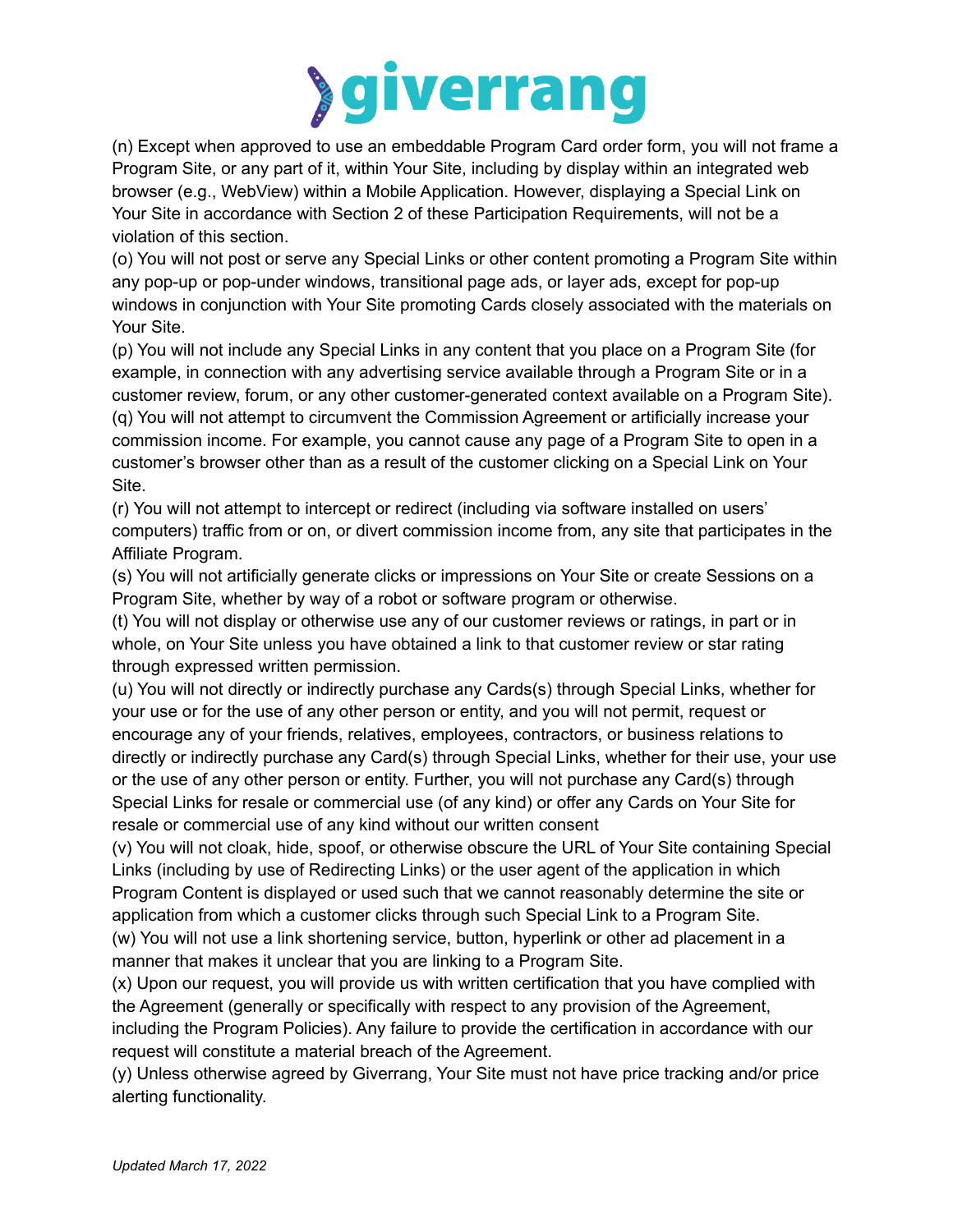

(z) You will not display on Your Site, or otherwise use, any Program Content to advertise or promote any products that are offered on any site that is not a Program Site (e.g., products offered by other companies). You will not display on Your Site or otherwise use any data, images, text, or other information or content you may obtain from us that relates to Excluded Products and Prohibited [Merchants.](https://giverrang.com/static/docs/prohibited-merchants.pdf?cache=20211215)

# **Affiliate Program Mobile Application Policy ("Mobile Application Policy")**

If Your Site includes a software application designed and intended for use on mobile phones, tablets, or other handheld devices (a "Mobile Application"), your Mobile Application:

(a) must be available in either the Google Play, Apple, or Amazon app stores,

(b) must be free to download and all Program links must be accessible without paying for access,

(c) must have original content,

(d) must not host or render Giverrang web pages in WebViews.

We will evaluate your application and notify you of its acceptance or rejection. A Mobile Application that is accepted will be an "Approved Mobile Application" for purposes of the Agreement.

# **Affiliate Program Trademark Guidelines ("Trademark Guidelines")**

These Guidelines apply to the use of the marks we may make available to you as part of Program Content ("Program Marks"). Strict compliance with these Guidelines is required at all times, and any use of the Program Marks in violation of these Guidelines will automatically terminate any license related to your use of the Program Marks.

1. YOU ARE ALLOWED TO USE THE PROGRAM MARKS ONLY BY DISPLAY ON YOUR SITE WITH THE PURPOSE OF ADVERTISING AVAILABILITY OF CARDS ON A PROGRAM SITE, WITH A CORRESPONDING SPECIAL LINK TO THAT SITE.

2. Your use of the Program Marks must (i) comply with the most up-to-date version of these Guidelines; and (ii) comply with all Program Documents (as defined in the Commission Agreement).

3. You may use the Program Marks solely for the purpose specifically authorized under the Program Documents. You may not use or display the Marks (i) in any manner that implies sponsorship or endorsement by us; (ii) to disparage us, our products or services; (iii) in a way that may, at our discretion, diminish or otherwise damage our goodwill in the Program Marks; or (iv) in offline material or email (e.g., in any printed material, mailing, SMS, MMS, attachment to email, or other document, or any oral solicitation).

4. We may supply an image or images of the Program Marks for you to use. You may not alter any Program Mark in any manner. For example, you cannot change the proportion, color, or font of any Program Mark, or add or remove any elements from any Program Mark.

5. Each Program Mark must appear by itself, in its entirety, with reasonable spacing between each side of the Program Mark and other visual, graphic, or textual elements. Under no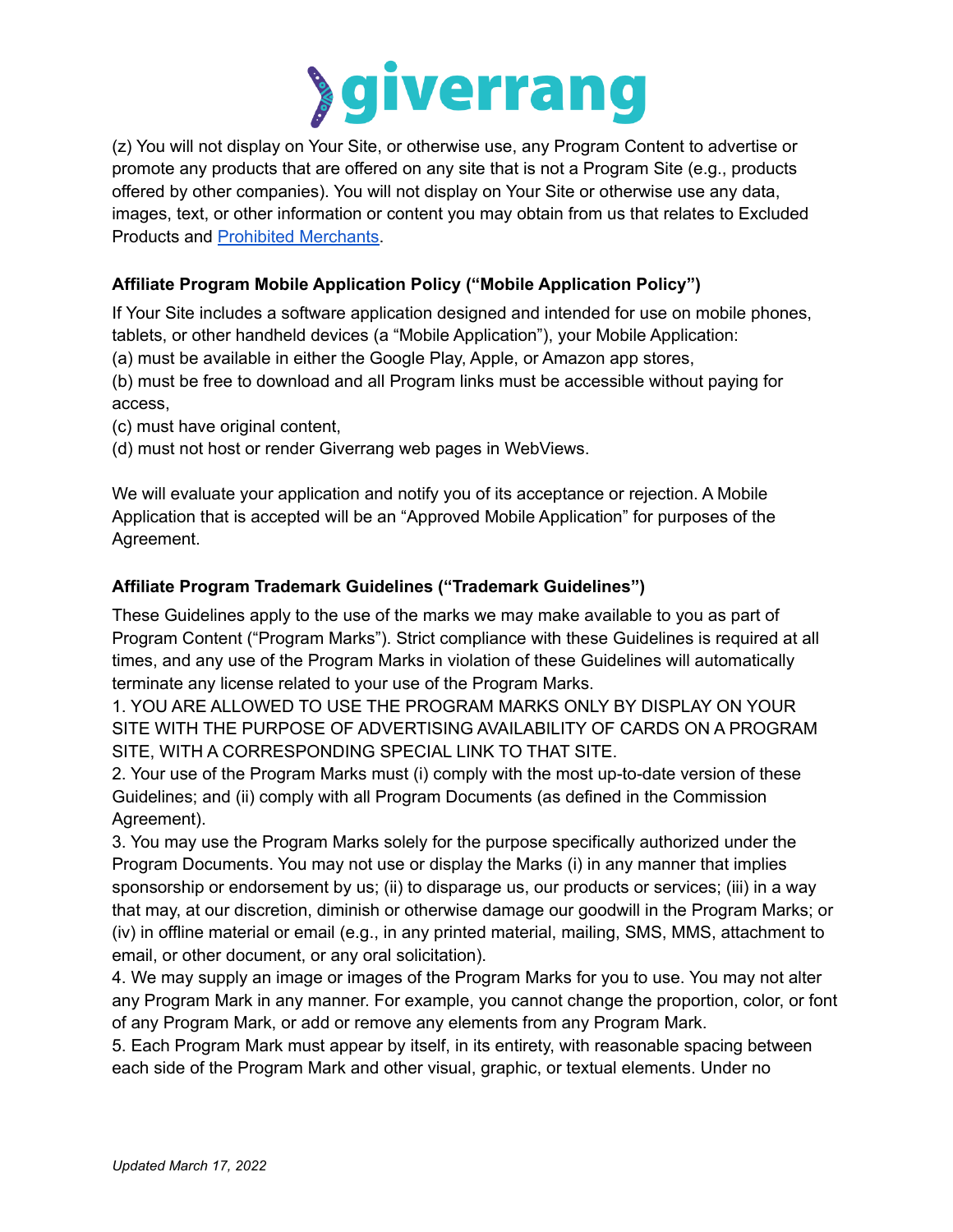

circumstance can any Program Mark be placed on any background that interferes with the readability or display of that Program Mark.

6. All rights to the Program Marks are our exclusive property, and all goodwill generated through your use of any Program Mark will inure to our exclusive benefit. You will not take any action that conflicts with our rights in, or ownership of, any Program Mark.

7. You cannot display or otherwise use any trademark of any third party seller or vendor on an Program Site in connection with any Special Link unless you have obtained from that seller or vendor specific written authorization to do so.

8. You cannot use or apply to register any trademark that is confusingly similar to any Program mark in any jurisdiction. You cannot use or apply to register any trademark, domain name, subdomain, username or app name that is confusingly similar to any Program mark in any jurisdiction.

We reserve the right to modify these Trademark Guidelines and the approved Program Marks, at any time and in our sole discretion, by posting a change notice or revised Trademark Guidelines or approved Program Marks on the Giverrang Site.

We reserve the right to take appropriate action against any use without permission or any use that does not conform to these Guidelines, at any time and in our sole discretion.

# **Affiliate Program IP License ("License")**

This License governs your use of Program Content in connection with your participation in the Affiliate Program. By accepting the Agreement, or by accessing or using the Program Content, and use of certain types of data, images, text, and other information and content relating to Program Content ("Program Advertising Content") which we may make available to you, you agree to be bound by this License.

# **1. Limited License to Program Content**

Subject to the terms of the Agreement and solely for the limited purposes of participation in the Affiliate Program in strict compliance with the Agreement (including this License and the other Program Policies), we hereby grant you a limited, revocable, non-transferable, non-sublicensable, non-exclusive, royalty-free license to: (a) copy and display Program Content solely on Your Site; (b) use only those of the Program Marks (as defined in the Trademark Guidelines) we make available to you as part of the Program Content, solely on Your Site and in accordance with the Trademark Guidelines, and (c) access and use Program Advertising Content solely in accordance with the Specifications and this License.

You will use Program Content solely in accordance with the terms of the Agreement and within the express scope of the license granted herein. Without limiting the foregoing, you will (a) use Program Content solely to send end users and sales to a Program Site and will not link any Program Content to, or in conjunction with any Program Content, direct traffic to any page of a site other than a Program Site (however, parts of Your Site that are not closely associated with the Program Content may contain links to sites other than an Program Site) and (b) link each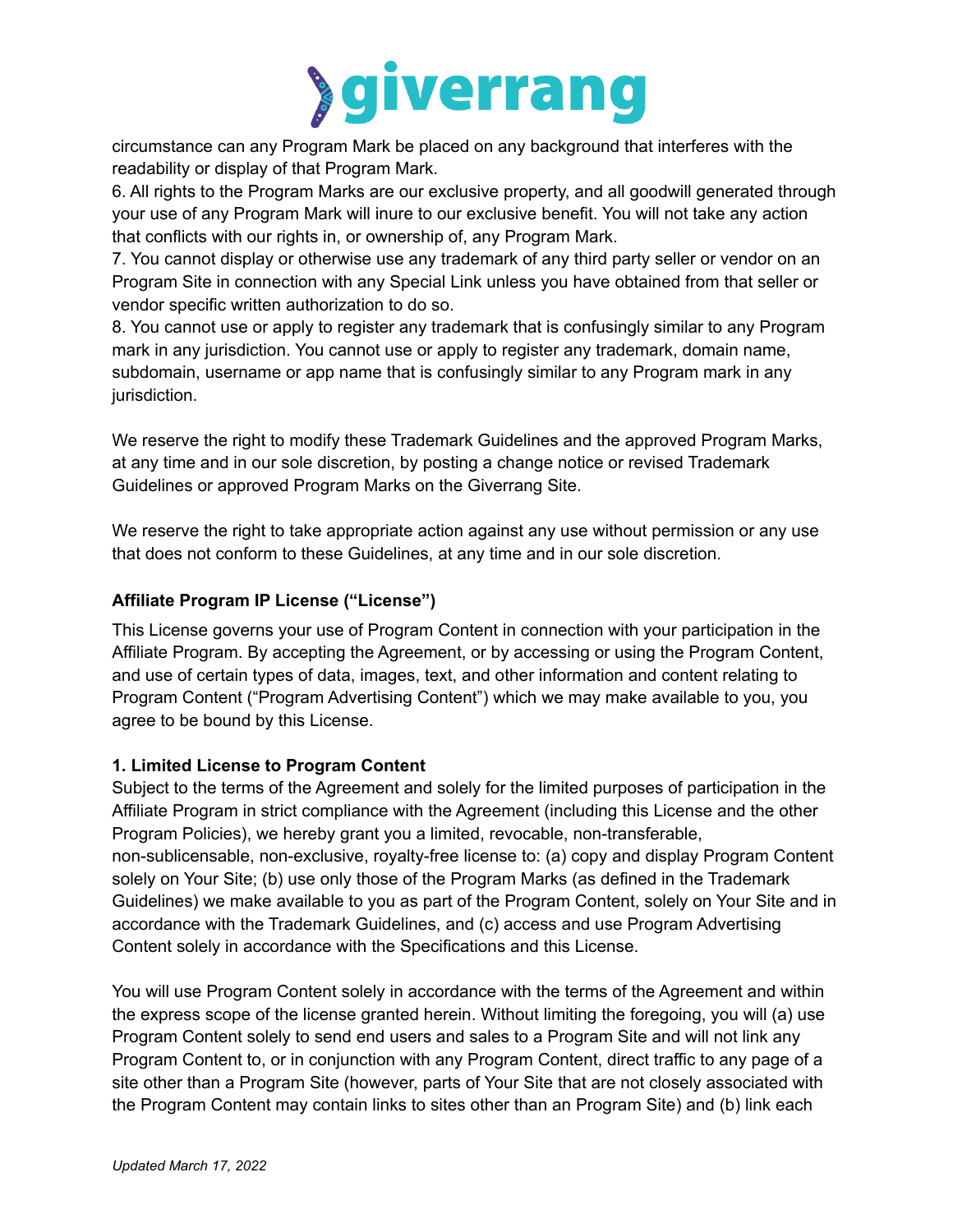

use of the Program Content solely to the related Program landing page or other relevant page of a Program Site and not to any other page.

The License will immediately and automatically terminate if at any time you do not comply in a timely manner with any obligation under the Program Documents (as defined in the Commission Agreement), or otherwise upon termination of this Agreement. In addition, we may terminate the License in whole or in part upon written notice to you. You will promptly stop using the Program Content and promptly remove Program Content from Your Site and delete or otherwise destroy all files of Program Content and Program Marks with respect to which the License is terminated or as we may otherwise request from time to time.

#### **2. Usage Requirements**

(a) Description. Under this License, we may make available to you Program Content including the following:

• Data, images, audio, video, logos, user interface designs, and other creative designs; and • Textual materials, such as textual Program information.

In addition to the foregoing Program Advertising Content, we may make available from time to time specifications, user manuals, guides, supporting materials, and other information, regardless of format, describing the operational and functional capabilities, use limitations, technical and engineering requirements, and testing and performance criteria relevant to the Program.

(b) Usage Requirements. By using Program Advertising Content, you agree to comply with the following requirements:

i. You will use Program Advertising Content only in a lawful manner in accordance with and within the express scope of the terms of this License. You will not use Program Advertising Content with any site or application, or in any other manner, that does not have the principal purpose of advertising and marketing a Program Site and driving sales of Cards on a Program Site.

ii. You will comply with all pages, schedules, policies, guidelines, and other documents and materials, including all Specifications, referenced in this License and the Program Policies. iii. You will link each use of Program Advertising Content to, and only to, the relevant page of a Program Site (for example, the relevant Program Site or other page to which particular Program Advertising Content most directly relates), and you will not link any Program Advertising Content to, or in conjunction with any Program Advertising Content direct traffic to, any page of a site other than a Program Site (however, parts of your application that are not closely associated with Program Advertising Content may contain links to sites other than an Program Site). (c) You will not, without our express prior written approval, use any Program Advertising Content on or in connection with any site or application designed or intended for use with a mobile phone or other handheld device. This prohibition will not apply to (1) any site that is not designed or intended for use with such devices but that may be accessible by such devices, such as a non-mobile-optimized site accessed via an internet browser on a tablet device; (2) an Approved Mobile Application as defined in the Mobile Application Policy; or (3) any television set-top box (e.g., digital video recorders, cable or satellite boxes, streaming video players,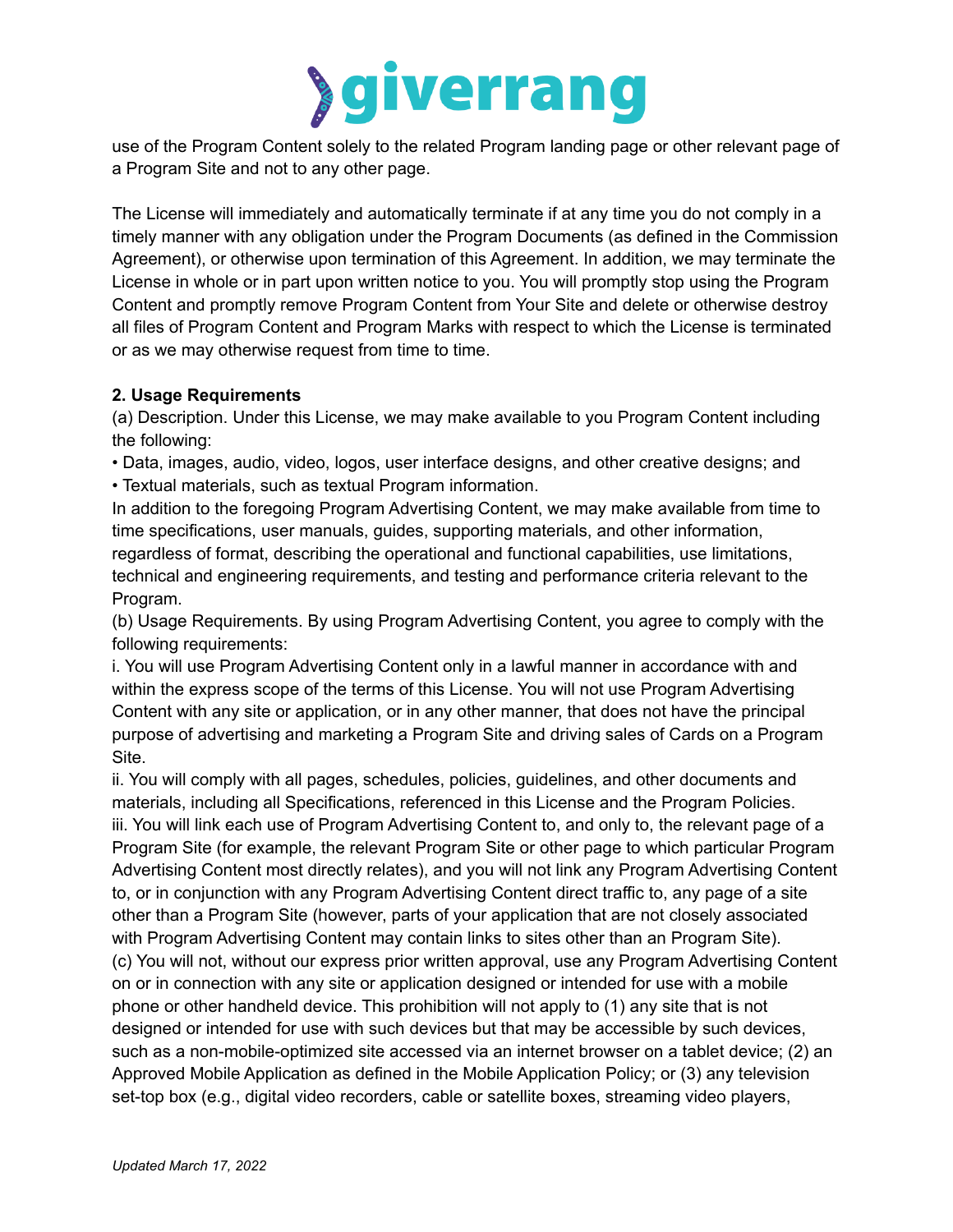

blu-ray players, or dvd players) or Internet-enabled television (e.g., GoogleTV, Sony Bravia, Panasonic Viera Cast, or Vizio Internet Apps).

(d) You will not (ii) compile or use Program Advertising Content for the purpose of direct marketing, spamming, unsolicited contacting of sellers or customers, or other advertising activities; or (iii) remove, obscure, alter, or make invisible, illegible, or indecipherable, any notice, including any notice of intellectual property or proprietary right, Program Advertising Content, or Specifications.

(e) You will not, and will not attempt to (i) modify, alter, tamper with, repair, or otherwise create derivative works of the Specifications or any software included in Program Advertising Content; or (ii) reverse engineer, disassemble, decompile (except to the extent such right cannot be excluded or limited by law and then only when our express permission has been sought and refused), or otherwise derive any source code relating to the Program, or any software included in Program Advertising Content.

(g) If you display Program Advertising Content consisting of text on your application, you will include the following disclaimer in plain view to end users of your application: "CERTAIN CONTENT THAT APPEARS [IN THIS APPLICATION or ON THIS SITE, as applicable] COMES FROM GIVERRANG. THIS CONTENT IS PROVIDED 'AS IS' AND IS SUBJECT TO CHANGE OR REMOVAL AT ANY TIME." You agree to provide us with any information that we request to verify your compliance with this License.

# **3. Reservation of Rights; Your Submissions**

Other than the limited licenses expressly set forth herein, we reserve all right, title and interest (including all intellectual property and proprietary rights) in and to, and you do not, by virtue of this License or otherwise, acquire any ownership interest or rights in or to, the Affiliate Program, Special Links, link formats, Program Content, Program Advertising Content, any domain name owned or operated by us, information and materials on any Giverrang or Program Site, our and our associates' trademarks and logos (including the Program Marks), and any other intellectual property and technology that we provide or use in connection with the Affiliate Program (including any application program interfaces, software development kits, libraries, sample code, and related materials).

If you provide us with suggestions, reviews, modifications, data, images, text, or other information relating to any Program Content or in connection with your participation in the Affiliate Program, or if you modify any Program Content in any way (collectively, "Your Submission"), you hereby assign to us all right, title, and interest in and to Your Submission and grant us (even if you have designated Your Submission as confidential) a paid-up royalty-free, nonexclusive, worldwide, freely transferable right and license for the duration of your original and derivative intellectual property rights to: (a) use, reproduce, perform, display, and distribute Your Submission in any manner; (b) adapt, modify, re-format, and create derivative works of Your Submission for any purpose; (c) use and publish your name in the form of a credit in conjunction with Your Submission (however, we will not have any obligation to do so); and (d) sublicense the foregoing rights to any other person or entity. Additionally, you hereby warrant that: (y) Your Submission is your original work, or you obtained Your Submission in a lawful